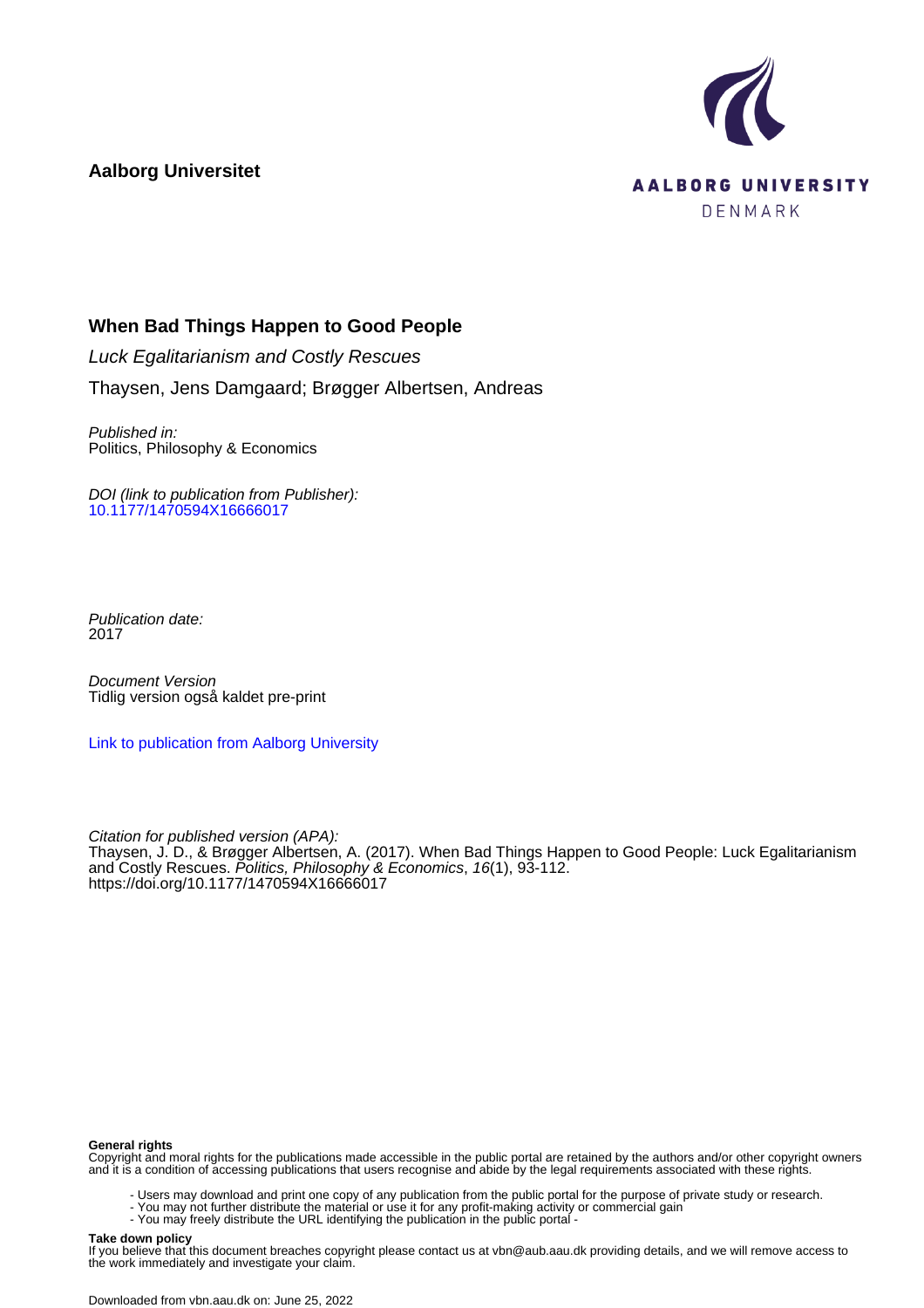# **When bad things happen to good people:**

# **luck egalitarianism and costly rescues**

# Jens Damgaard Thaysen and Andreas Albertsen,

Department of Political Science, Aarhus BSS, Aarhus University

aba@ps.au.dk

This is a post print version. [Published version located here](http://journals.sagepub.com/doi/full/10.1177/1470594X16666017) Thaysen, J. D., and A. Albertsen. "When Bad Things Happen to Good People: Luck Egalitarianism and Costly Rescues." *Politics, Philosophy & Economics*, September 20, 2016. doi:10.1177/1470594X16666017.

# *Abstract*

*According to luck egalitarianism it is not unfair when people are disadvantaged by choices they are responsible for. This implies that those who are disadvantaged by choices that prevent disadvantage to others are not eligible for compensation. This is counter-intuitive. We argue that the problem such cases pose for luck egalitarianism reveals an important distinction between responsibility for creating disadvantage and responsibility for distributing disadvantage which has hitherto been overlooked. We develop and defend a version of luck egalitarianism which only holds people responsible for creating disadvantage. This revision enables luck egalitarianism to offer compensation to those who are disadvantaged by preventing disadvantage to others, like dependent caretakers, without compromising the responsibility-sensitivity at the heart of luck egalitarianism.*

# **Keywords**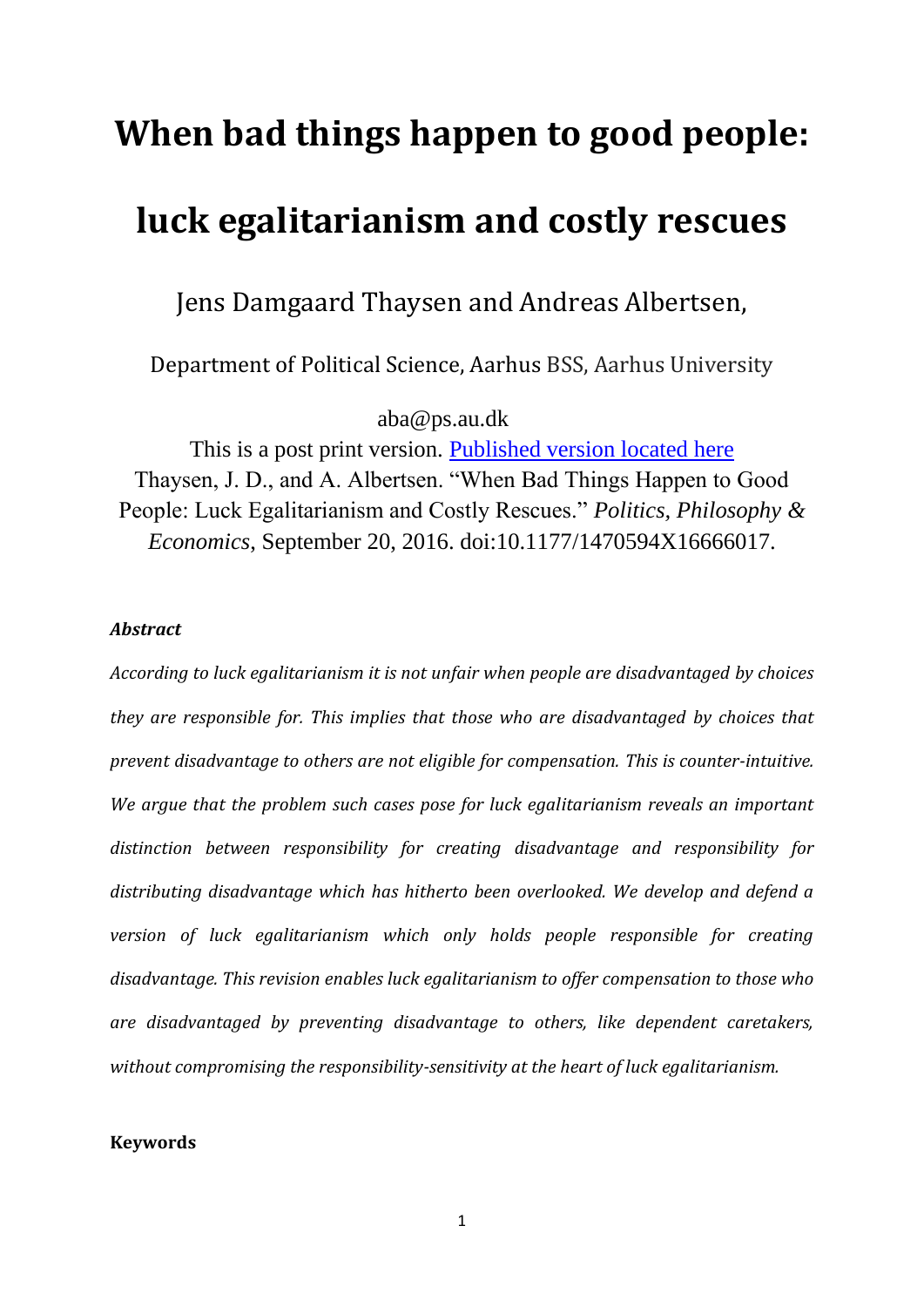Luck Egalitarianism, Distributive Justice, Morally Good Actions, Vulnerability of Dependent Caretakers, Elizabeth Anderson, Innocent Choice, Supererogatory

# **I. Introduction**

Luck egalitarianism is an influential theory of distributive justice (Knight and Stemplowska 2011; Lippert-Rasmussen 2009). According to *standard luck egalitarianism:* 

> A distribution is just if, and only if, people's comparable positions reflect nothing but their comparable exercises of responsibility (Lippert-Rasmussen 1999).

By holding inequalities to be just if, and only if, they reflect differential exercises of responsibility luck egalitarianism reconciles a commitment to egalitarianism with a concern for personal responsibility. Elizabeth Anderson has criticized luck egalitarianism for leading to the *vulnerability of dependent caretakers* (Anderson 1999, 297–300), because luck egalitarians must refuse to compensate those who are responsible for choosing to care for dependents rather than working a wage-earning job full time. It is in this criticism that we take our starting point.

Taking care of dependents is an example of a *costly rescue*, where an agent incurs a disadvantage (*cost)* by preventing disadvantage to others (*rescue),* for surely the dependent would be disadvantaged if the caretaker chose to work a wage-earning job full time rather than care for her. Call an agent who engages in a costly rescue *Benefactor*, and an agent, who would have been disadvantaged through no fault of her own if Benefactor had not acted, *Victim*. The general challenge posed by Anderson's

2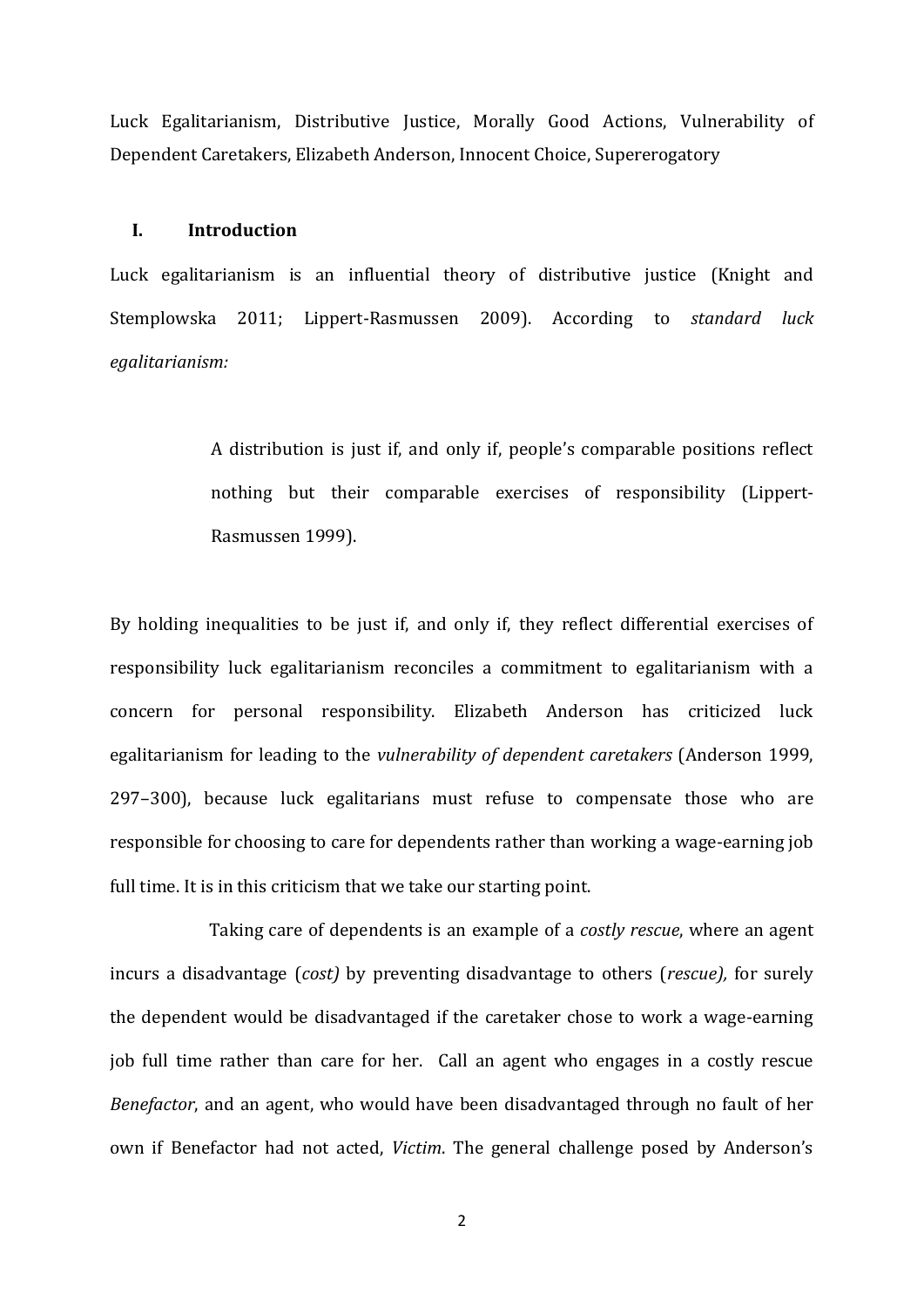critique is that the dependent caretaker is akin to Benefactor, and luck egalitarianism cannot compensate Benefactor for the cost of her costly rescues.<sup>1</sup> This verdict is counterintuitive and reflects badly on luck egalitarianism as a theory of distributive justice. It is simply not *fair* that Benefactor is worse off because she engaged in a costly rescue.<sup>2</sup>

This paper argues that the problem of costly rescues reveals how standard luck egalitarianism overlooks a morally relevant distinction between *responsibility for creating and responsibility for distributing* (dis)advantage, and that luck egalitarianism should only be sensitive to the former. An agent is responsible for creating a (dis)advantage if, and only if, she is responsible for behaving in such a way that *somebody* was (dis)advantaged. An agent is responsible for distributing a (dis)advantage if, and only if, she is responsible for behaving in such a *way that X, rather than Y,* was (dis)advantaged. Accordingly, we propose the following revision of luck egalitarianism:

*The revised principle.* A distribution is just if, and only if, people's comparable positions reflect nothing but their comparable *responsibility for creating advantages and disadvantages. 3*

l

 $^1$  This is not to say that this is the only problem illustrated by the example.

 $2$  The discussion might also be relevant for firefighters, police officers and doctors, who have arguably chosen to work in professions where there is an increased risk of incurring disadvantage while trying to prevent disadvantage to others and which luck egalitarians may also be unable to offer compensation on account of their responsibility for choosing a dangerous line of work. Thus the discussion might also be relevant to the problem of 'occupational discrimination' (Anderson 1999, 296–297).

 $3$  We offer a complete statement of a revised luck egalitarian principle only to illustrate our proposed revision. We defend only the viability of the italicized part of the principle which narrows the luck egalitarian focus from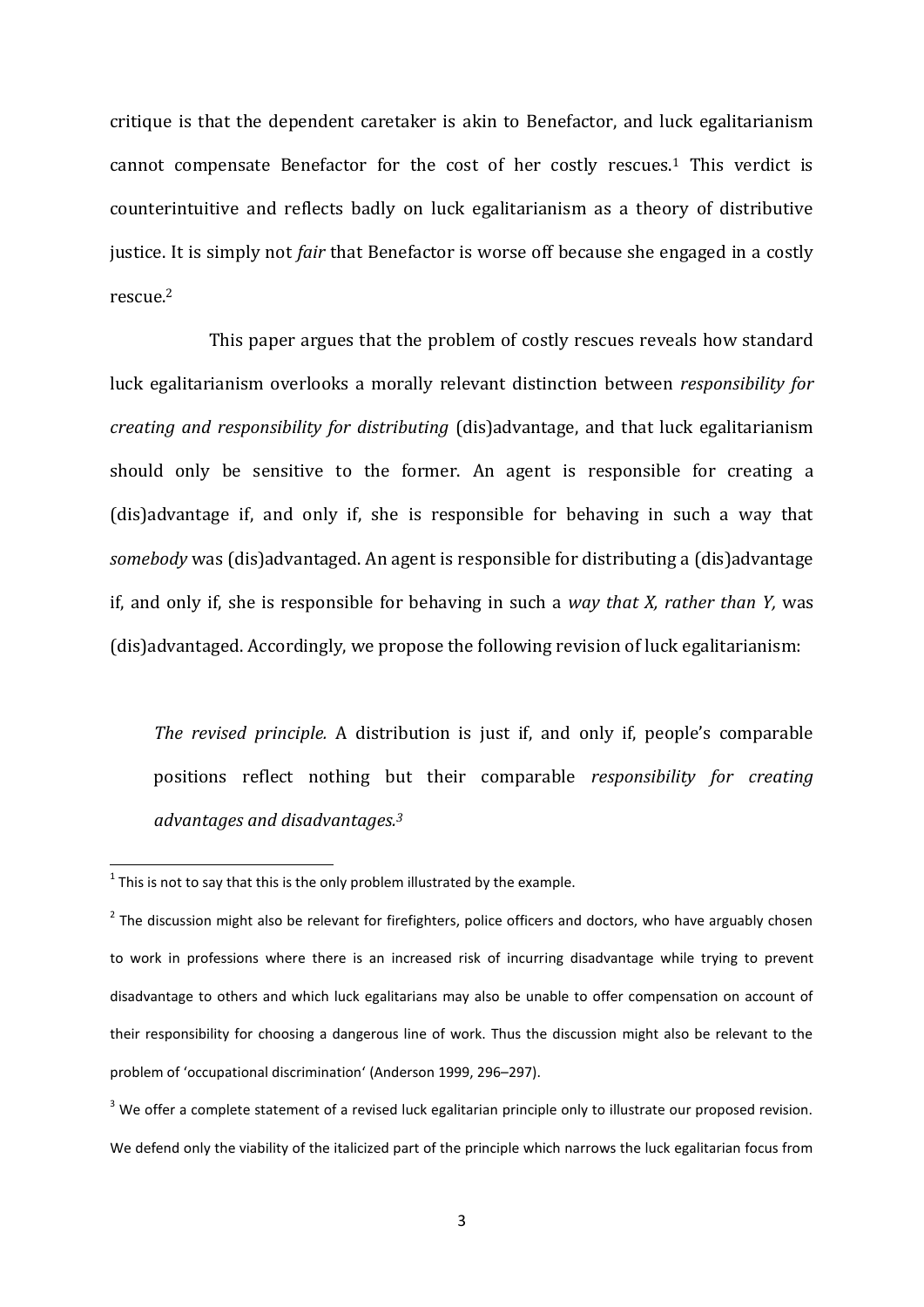We shall argue that the revised principle is able accommodate the intuition that it is unfair that Benefactor is worse off because of rescuing Victim, because Benefactor is not responsible for creating the disadvantage she incurs by rescuing Victim but only for redistributing the disadvantage from Victim to herself. The revised principle can be rooted in a thin underlying moral principle<sup>4</sup> according to which *ceteris paribus* deserved advantage is good and undeserved disadvantage is bad.<sup>5</sup> Far from being an ad hoc revision in the face of difficult cases the revised principle offers compensation to Benefactor while preserving the *responsibility-sensitivity* which is the defining trait of luck egalitarianism.

This paper treats luck egalitarianism as an axiological account of *distributive justice.* A more just distribution is always in one way better than a less just distribution. There is a *pro tanto* reason to bring about a more just distribution. The value of distributive justice is grounded in the value of fairness (Cohen 2008, 6–8). However, fairness is but one moral value among others. <sup>6</sup> Therefore, the reason to promote

responsibility *tout court* to responsibility for *creating advantages and disadvantages.* We acknowledge that some might find other parts of the statement controversial (i.e. that it is luck egalitarian, rather than all-luck egalitarian (Knight 2013) or that the statement implies that equalities can be unjust (cf. Albertsen and Midtgaard 2014; Segall 2013). If however, the reader objects to the revised version of luck egalitarianism on grounds unrelated to our proposed revision, we invite the reader to imagine a revised version of her favorite version of luck egalitarianism instead.

4 Cf. (Knight 2009, 171–175).

 $\overline{a}$ 

 $<sup>5</sup>$  This is compatible with, but not committed to, a view that advantage should be maximized.</sup>

 $6$  We thus endorse Cohen's pluralism about moral value (Cohen 2008, 2-3; Cohen 1989, 910-912; Cohen 2011, 125), and disagree with Dworkin's monism (Dworkin 2011).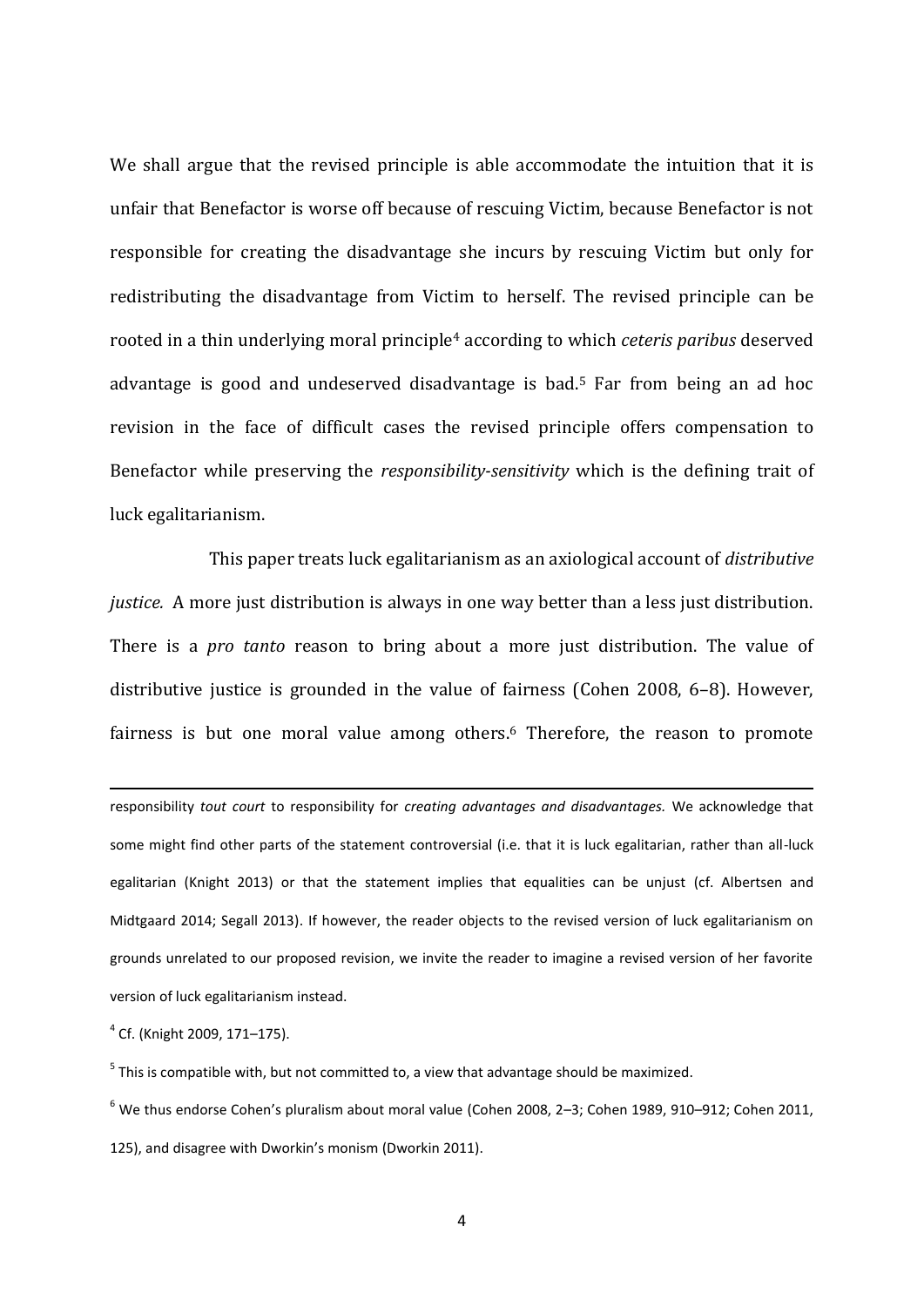distributive justice is not always a decisive reason for action (Cohen 2008, 381). Importantly the problem of compensating costly rescues is an *egalitarian objection to luck egalitarianism*. <sup>7</sup> The *prima facie* badness of Benefactor being disadvantaged by rescuing Victim is that it is *unfair.* It is not that the fairness of Benefactor being disadvantaged by rescuing Victim conflicts with some other value. Thus, this objection strikes at the heart of luck egalitarianism as a theory of distributive justice.

One may worry that this axiological approach misses the point of Anderson's objection insofar as her point is not only that luck egalitarianism has counter-intuitive implications, but also that an axiological account of luck egalitarianism fails to capture what distributive justice should be about. According to Anderson just distributions arise from individuals acting *'in accordance with principles that express, embody, and sustain relations of social equality'* (Anderson 2010, 2). While we acknowledge that the case of the dependent caretaker presses several points against luck egalitarianism, we cannot address them all. We do, however, consider it a fair interpretation that it is also meant to raise the point that luck egalitarians must consider some intuitively problematic distributions as just. Indeed this seems to be Anderson's main motivation. Her remark that the disadvantages incurred by dependent caretakers are *'by choice and therefore generates no claims of justice on others'* (Anderson 1999, 297), is precisely criticizing luck egalitarianism for wrongly assessing the resulting distribution as just.

We proceed as follows. Section II argues that luck egalitarianism can offer compensation for disadvantages stemming from costly rescues while remaining responsibility-sensitive by drawing a distinction between responsibility for creating

l

 $^7$  Cohen explores the concept of egalitarian objections (Cohen 1989, 908–912).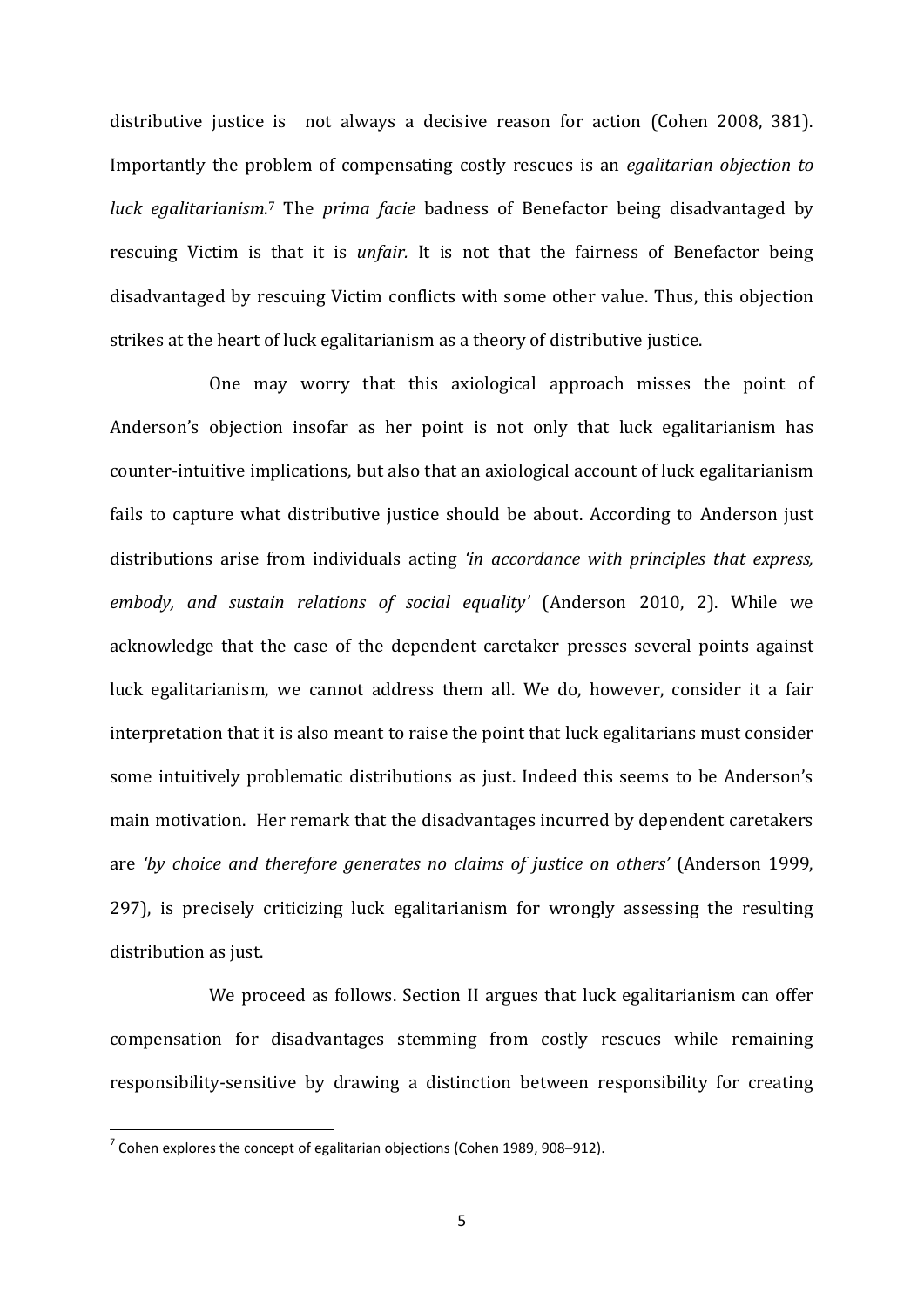disadvantage and responsibility for distributing disadvantage.<sup>8</sup> Section III compares the revised principle with other luck egalitarian proposals which may justify compensating those who are disadvantaged by engaging in costly rescues. Section IV defends the revised principle against some objections.

# **II. Responsibility, luck egalitarianism, and costly rescues**

When assessing whether it is just that one person is disadvantaged compared to another standard luck egalitarianism focuses on whether the difference between them reflects their comparable exercises of responsibility. It is not considered important whether the person who is disadvantaged is responsible for creating the disadvantage she suffers such that nobody would be worse off if not for her exercise of responsibility, or merely for distributing the disadvantage she suffers to herself, such that someone else would have been disadvantaged if not for her exercise of responsibility. Much of the time agents who are (not) responsible for creating disadvantage are also (not) responsible for distributing disadvantage to themselves. A person who is injured by a meteorite is neither responsible for the fact that somebody, rather than nobody, was hit by the meteorite responsible, nor is she responsible for the fact that she, rather than somebody else, was hit.<sup>9</sup>

 $\overline{\phantom{a}}$ 

9 An agent can be responsible for *creating* a disadvantage even though she is not responsible for major causal components in how the disadvantage was brought about. If an agent builds her house atop an active volcano, she is responsible for *creating* the disadvantage she suffers when the volcano erupts even though she is not responsible for the eruption of the volcano. For if she had not build her house atop an active volcano nobody would have been disadvantaged (in this way) by the eruption of the volcano instead of her.

<sup>&</sup>lt;sup>8</sup> While we focus on luck egalitarianism, our proposed revision is relevant to other responsibility-sensitive theories, such as luck prioritarianism.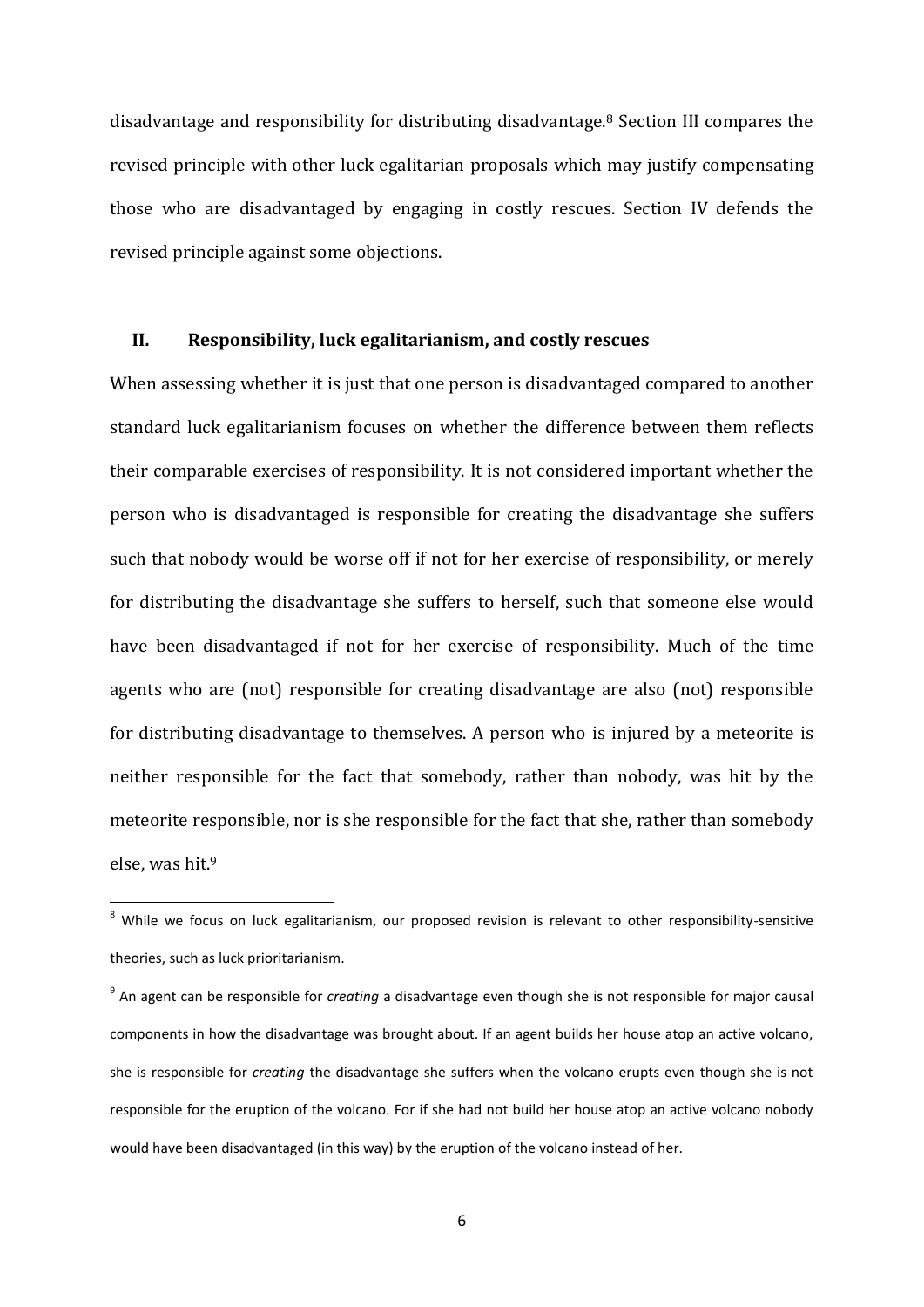However, cases of costly rescues illustrate that agents *can* be responsible for distributing a disadvantage to themselves without being responsible for creating it. Consider:

*Brick.* A brick is falling towards a crowded street. If no one does anything Victim will be hit by the brick. Victim is not responsible for being about to be hit by the brick, and she cannot do anything to avoid being hit by the brick. However, it is possible to give Victim a push so that she avoids the brick, but anyone doing so will be hit by the brick herself. Knowing this Benefactor pushes Victim out of the way and is hit by the brick herself.<sup>10</sup>

In *Brick* Benefactor is clearly responsible for being hit by the falling brick. For if she had done nothing she would not have been hit. Thus, standard luck egalitarianism yield the verdict that Benefactor is not entitled to compensation. However, Benefactor is not responsible for creating the disadvantage but only for distributing it from Victim to herself. If Benefactor had done nothing this would not have eliminated the disadvantage, but only caused it to fall on Victim instead. Therefore, Benefactor's exercise of responsibility did not cause *someone,* rather than *no one*, to be disadvantaged. It only affected the distribution of the disadvantage such that *Benefactor*, rather than *Victim*,

 $10$  Suppose for simplicity that Benefactor suffers the exact same disadvantage that Victim would otherwise have suffered. When Benefactor does not suffer the same disadvantage Victim would have suffered the disadvantages are to be compared according to how much Benefactor's amount of the currency of justice (e.g. resources, welfare) is set back compared to how much Victim's amount of the currency of justice would have been set back. Our argument is not dependent on a position in the debate over the currency of justice is preferable, and we ask the reader to imagine her own favorite account.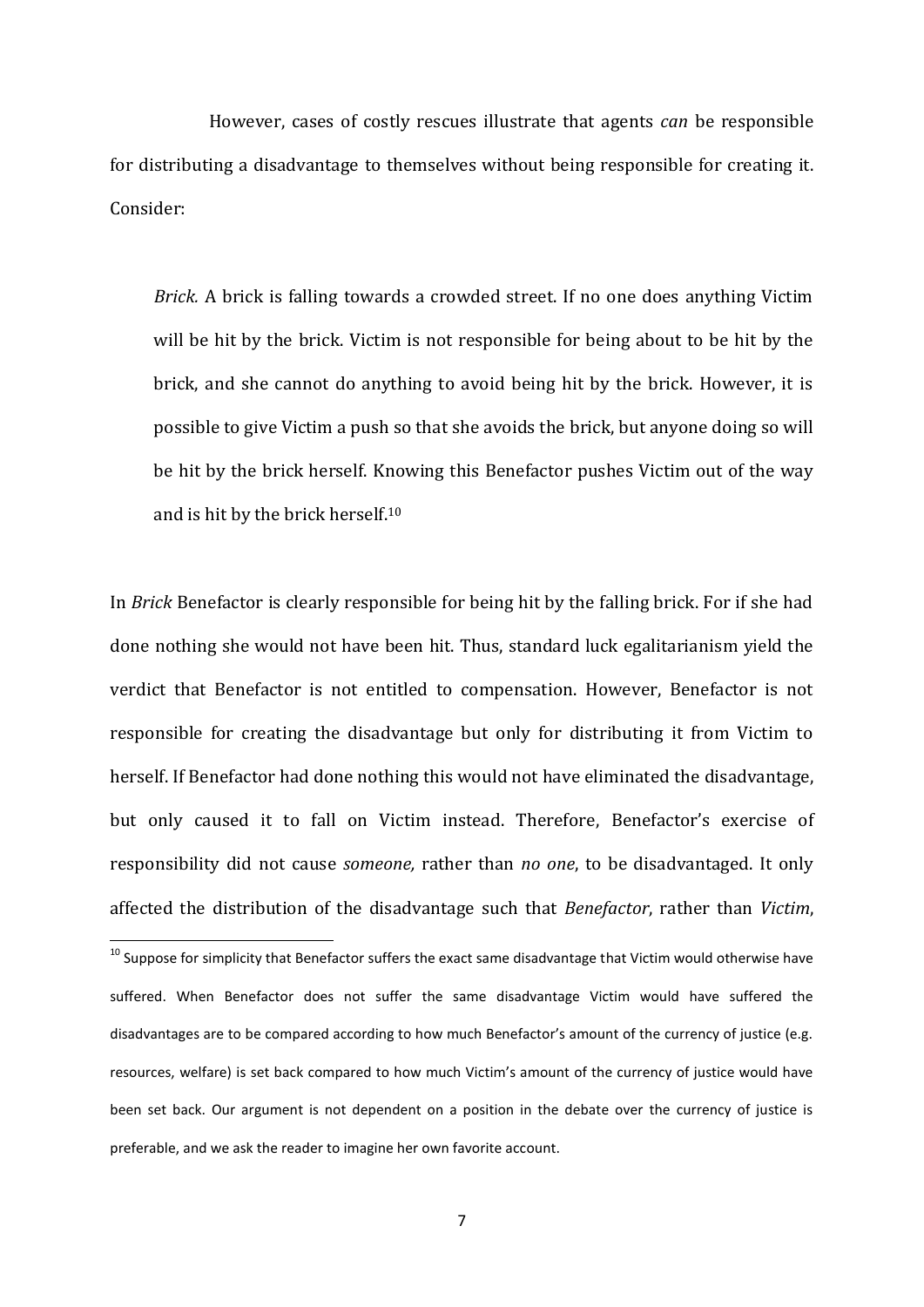was disadvantaged. Thus, the revised principle yields the verdict that Benefactor is entitled to compensation. What enables the revised principle to compensate Benefactor is attaching moral relevance to the distinction between responsibility for creating disadvantage and responsibility for distributing disadvantage and focusing only on the former kind of responsibility.

Benefactor incurs disadvantage because she prevents Victim from being disadvantaged. Benefactor is engaging in a costly rescue in *Brick*. <sup>11</sup> It is intuitively compelling that Benefactor is entitled to compensation. Two features of costly rescues jointly ground the intuition that Benefactor ought to be compensated. First, costly rescues are always *pro tanto* morally good, and often morally obligatory all-thingsconsidered.<sup>12</sup> Second, the core luck egalitarian desideratum of non-exploitation<sup>13</sup> is not threatened by compensating disadvantages incurred as a result of costly rescues since Victim would have been eligible for compensation on luck-egalitarian grounds if Benefactor had not engaged in the costly rescue. Therefore offering compensation to Benefactor does not impose net-costs on third parties.

We aim to show that it is Benefactor's lack of responsibility for creating the disadvantage she incurs which makes compensating Benefactor required, and that the

l

<sup>&</sup>lt;sup>11</sup> Brick thus mirrors Anderson's criticism since the dependent caretaker is also engaging in a costly rescue.

 $12$  Note that Anderson attaches importance to the fact that caring for dependents is often morally obligatory in her discussion of why it is problematic that luck egalitarianism cannot offer compensation to dependent caretakers (Anderson 1999, 309).When costly rescues are not morally obligatory this is either because the cost becomes so high that the costly rescue becomes supererogatory, or because the rescue has morally bad consequence, which outweighs the moral goodness (e.g. Benefactor knows Victim plans to commit a murder tonight).

<sup>13</sup>cf. (Bou-Habib 2006, 247; Stemplowska 2009, 249; Knight 2015, 122–124; Voigt 2007, 405)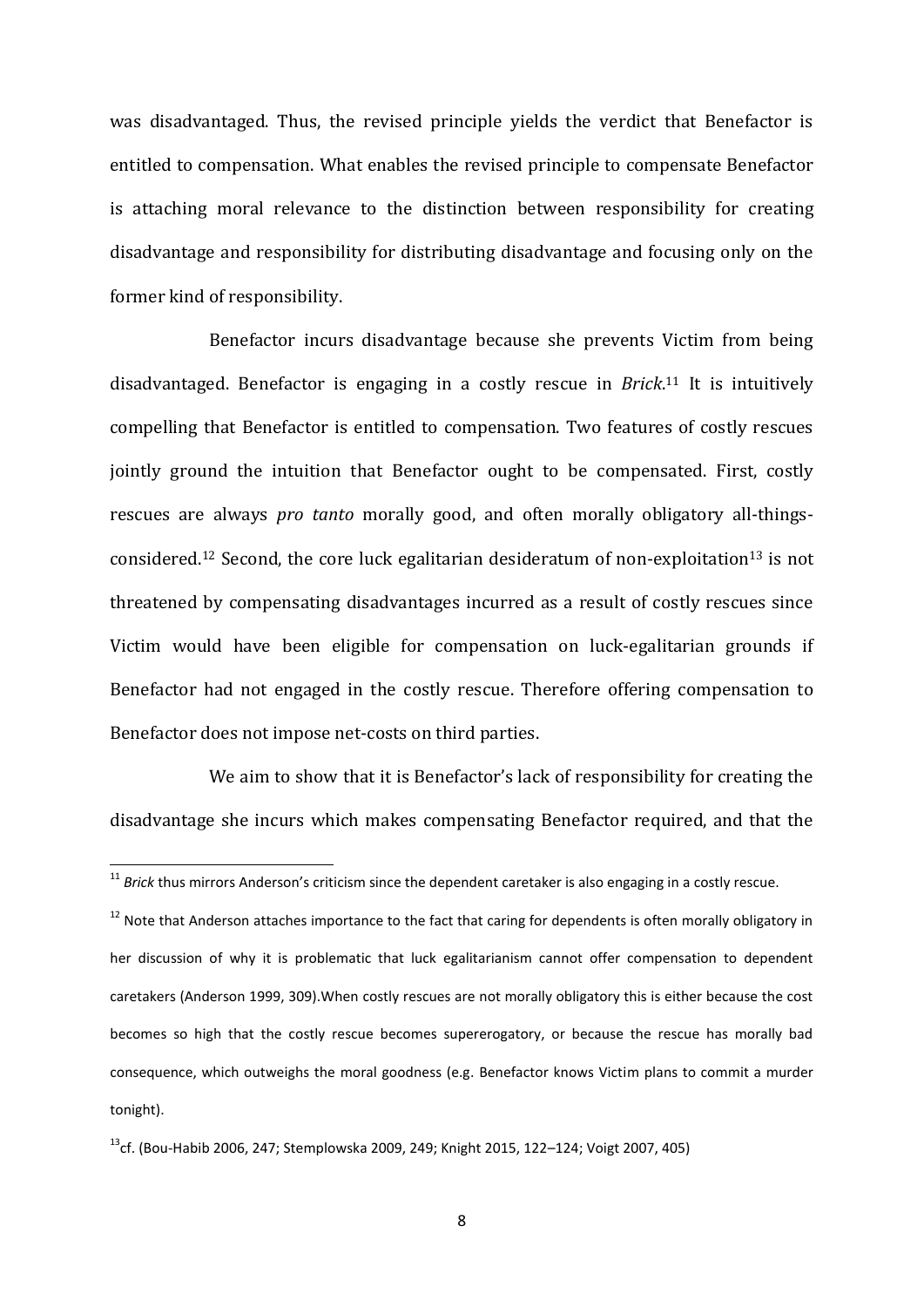revised principle thus not only yields the right judgment in *Brick*, but will also do so generally, and provides an accurate explanation of *why* some disadvantages ought to be compensated and others do not. Thus, rather than indicating that distributive justice is not sensitive to exercises of responsibility *Brick* reveals that there is a morally relevant distinction between responsibility for creating and responsibility for distributing disadvantage and that distributive justice should only be sensitive to the former.

To show this it first needs to be argued that costly rescues possess the features, which make it intuitively compelling that Benefactor ought to be compensated *because* those who are disadvantaged by engaging in costly rescues are not responsible for creating the disadvantage they incur. Indeed it is precisely for this reason that offering compensation for costly rescues does not exploit third parties. For the fact that Benefactor is no more disadvantaged by rescuing Victim than Victim would have been had Benefactor done nothing, is both the reason that Benefactor is not responsible for creating the disadvantage she incurs and the reason that compensating Benefactor is no more expensive than it would have been to compensate Victim.. Similarly, it is precisely because Benefactor choose to incur disadvantage she is not responsible for creating by distributing it from Victim to herself that it is morally good for Benefactor to engage in costly rescues.

In addition to showing that Benefactor's lack of responsibility for creating the disadvantage she incurs tracks the features that make compensating Benefactor required in *Brick*. It also needs to be shown that it is generally true, and not just true of costly rescues, that when an agent is responsible for creating (dis)advantage but not responsible for distributing (dis)advantage or vice versa it is only her responsibility for creating (dis)advantage matters. To this end we discuss two cases calibrated to show that the distinction remains morally relevant in contexts different from those of *Brick*.

9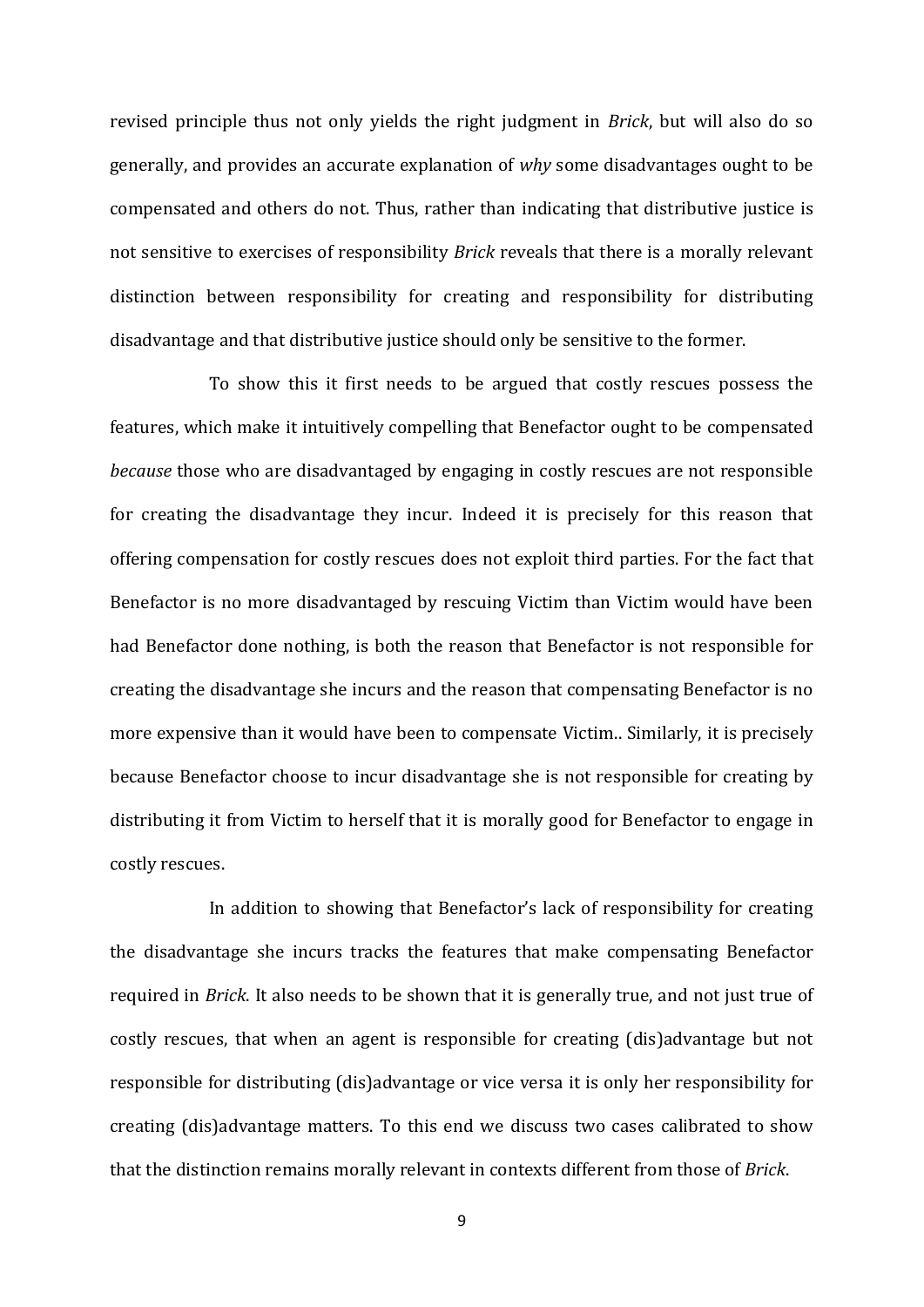# *Incurring advantage one is not responsible for creating*

*Brick* illustrated the relevance of the distinction between being responsible for creating and responsible distributing disadvantages. Luck egalitarianism is supposed to treat responsibility for incurring disadvantage and advantage symmetrically. If it is correct that Benefactor should be compensated for the disadvantage she incurred by rescuing Victim because she was not responsible for creating the disadvantage, it must also be correct that responsibility for not distributing an *advantage* to oneself is not relevant to one's distributive entitlement to that advantage, and that in this case too it is responsibility for creating the advantage that matters. Consider:

*Money.* A bag of unowned money is lying on the ground. Nobody is responsible for creating the advantage represented by the money. Robert and John are the two only persons in the world. If John does not pick up the bag then a robot will automatically transfer the money to Robert's bank account. John is responsible for not picking up the money.

In *Money* somebody will be advantaged regardless of what John does. If John is not advantaged by the bag of money then Robert is. Neither is responsible for creating the advantage, but John is responsible for its distribution insofar as he is responsible for not distributing the advantage to himself when given the chance. Robert is not responsible for the distribution of the advantage.

Like in *Brick o*ur revised principle yields a different judgment than standard luck egalitarianism. According to standard luck egalitarianism Robert is entitled to keep all the money. This is so since John's claim to the money is undermined by his choice not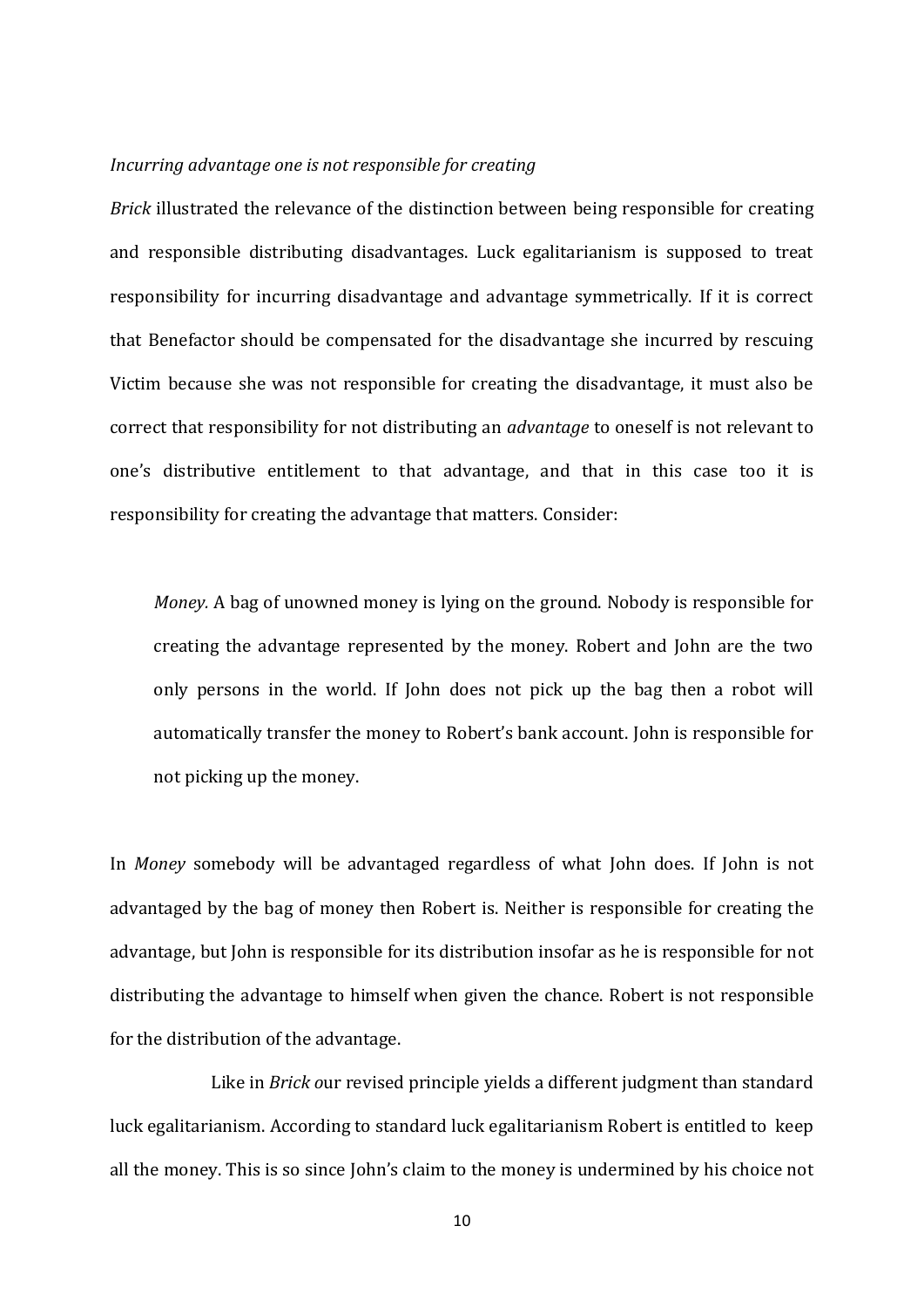to pick up the money which makes him for the distribution not favoring him. This contrasts with Robert who, unlike John, is not responsible for the distribution. According to our revised principle the money should be distributed equally between John and Robert since their entitlements should not be affected by their differential responsibility for the distribution of this advantage. Their entitlements should only be affected by responsibility for creating the advantage, and in that respect their exercises of responsibility has been equal.

Because of the symmetry between how we should treat advantage and disadvantage, one cannot agree with our verdict in *Brick* without agreeing with our verdict in *Money* (or vice versa). In both cases the verdict follows from focusing only on responsibility for creating advantage. Thus, *Money* both serves to test the distinction between creating and distributing advantage and the robustness of our intuitions about *Brick*. Fortunately, it seems to us that the verdict of the revised principle has significant intuitive plausibility in *Money*, when we keep in mind that the money is only to be distributed equally between Robert and John because the bag of money would advantage someone no matter what anyone had done. If the money would have advantaged no one unless either John or Robert picked it up, then John would have been responsible for not *creating* advantage and Robert would have been entitled to keep all the money.

Another way to see the intuitive plausibility of the judgment in *Money* is to see how the revised principle yields intuitively plausible judgments about the redistribution of profits from extracting natural resources. Profits from extractive industries are impure variations of *Money. Ex hypothesi* the bag of money was an advantage that neither Robert nor John was responsible for creating. Unlike the bag of money most natural resources advantage no one unless they are extracted. Therefore,

11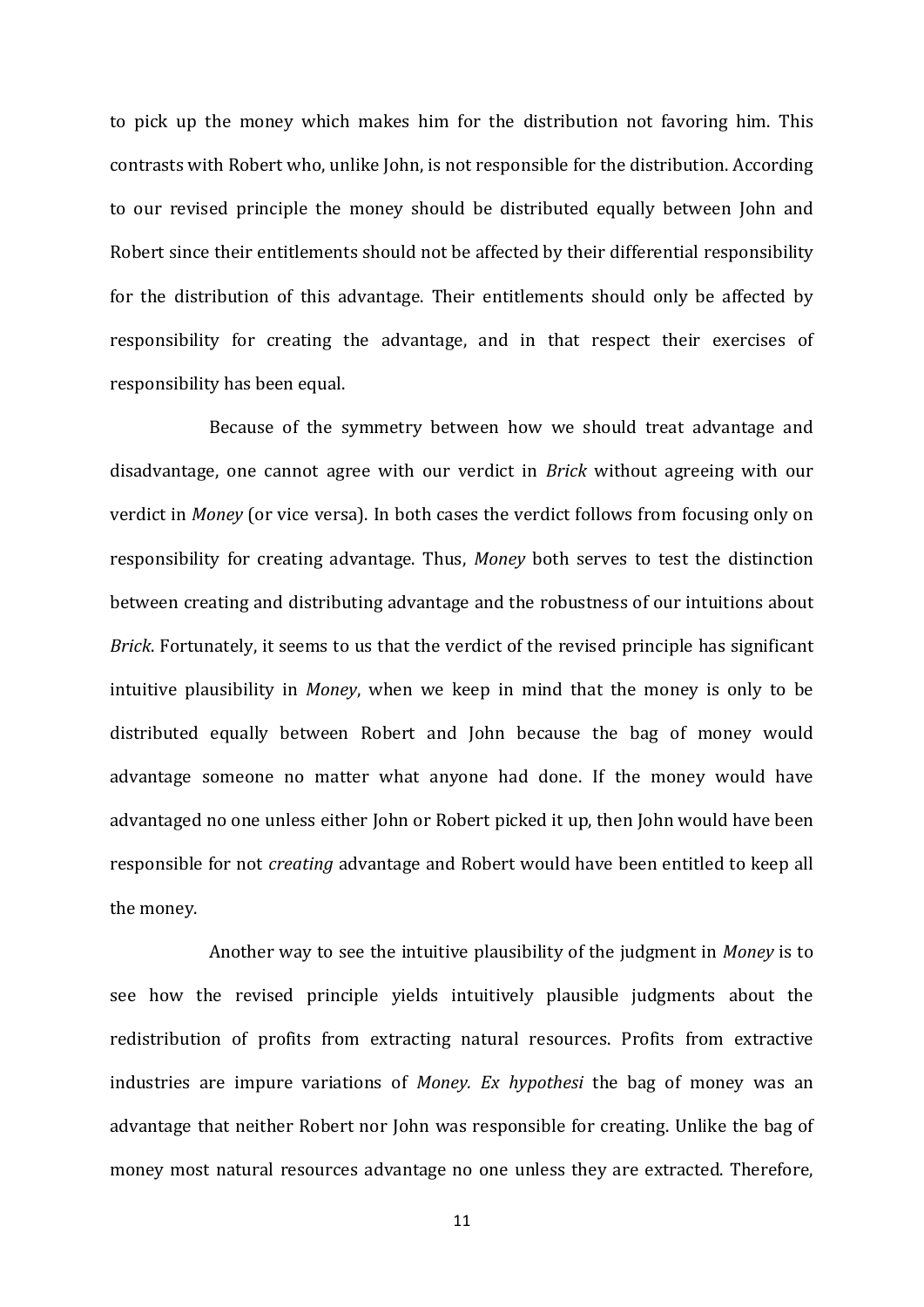had Robert been a gold miner who strikes upon the mother lode, he would be responsible for creating some advantage. However, like in *Money* no one is responsible for the existence of natural resources. When Robert strikes the mother lode this advantages him in excess of the advantage he is responsible for creating. Thus, Robert is partially, but not fully, responsible for the creating the advantage he incurs. According to our revised principle Robert is entitled to the keep the profits to the extent that he is responsible for creating the advantage. To the extent that Robert profits far in excess of the advantage he *creates* by mining the gold, this advantage should be redistributed, and it is no argument against redistribution that others could have mined the gold earlier but did not, and that Robert is responsible for distributing that part of the advantage to himself. Thus the judgment of our revised principle strikes an intuitively reasonable balance between the equally correct insights that natural resources are literally manna from heaven, and that this manna from heaven benefits no one unless someone extracts them.

Note also how this feature of the revised principle has the attractive aspects of a Lockean theory of acquisition, but avoids its notorious problems. Insofar as one becomes responsible for creating advantage through one's labor, our principle implies that one becomes entitled to advantages in virtue of one's labor.<sup>14</sup> However, this does not presuppose controversial ideas of self-ownership and one does *not* come to own the ocean by pouring a can of tomato juice into it<sup>15</sup> since this does not create advantage.<sup>16</sup>

 $14$  Cf. (Locke 2005, 80). Locke thought we have a duty to use natural resources to create advantage (Locke 2005, 79–87). The revised principle is compatible with, but not dependent on, the truth of this claim.

<sup>&</sup>lt;sup>15</sup> Cf. (Nozick 1974, 175)

 $16$  Even if it did, one would not own the totality of the ocean but only have a claim to a certain advantage, which corresponds to the advantage one creates by pouring a can of tomato juice into the ocean.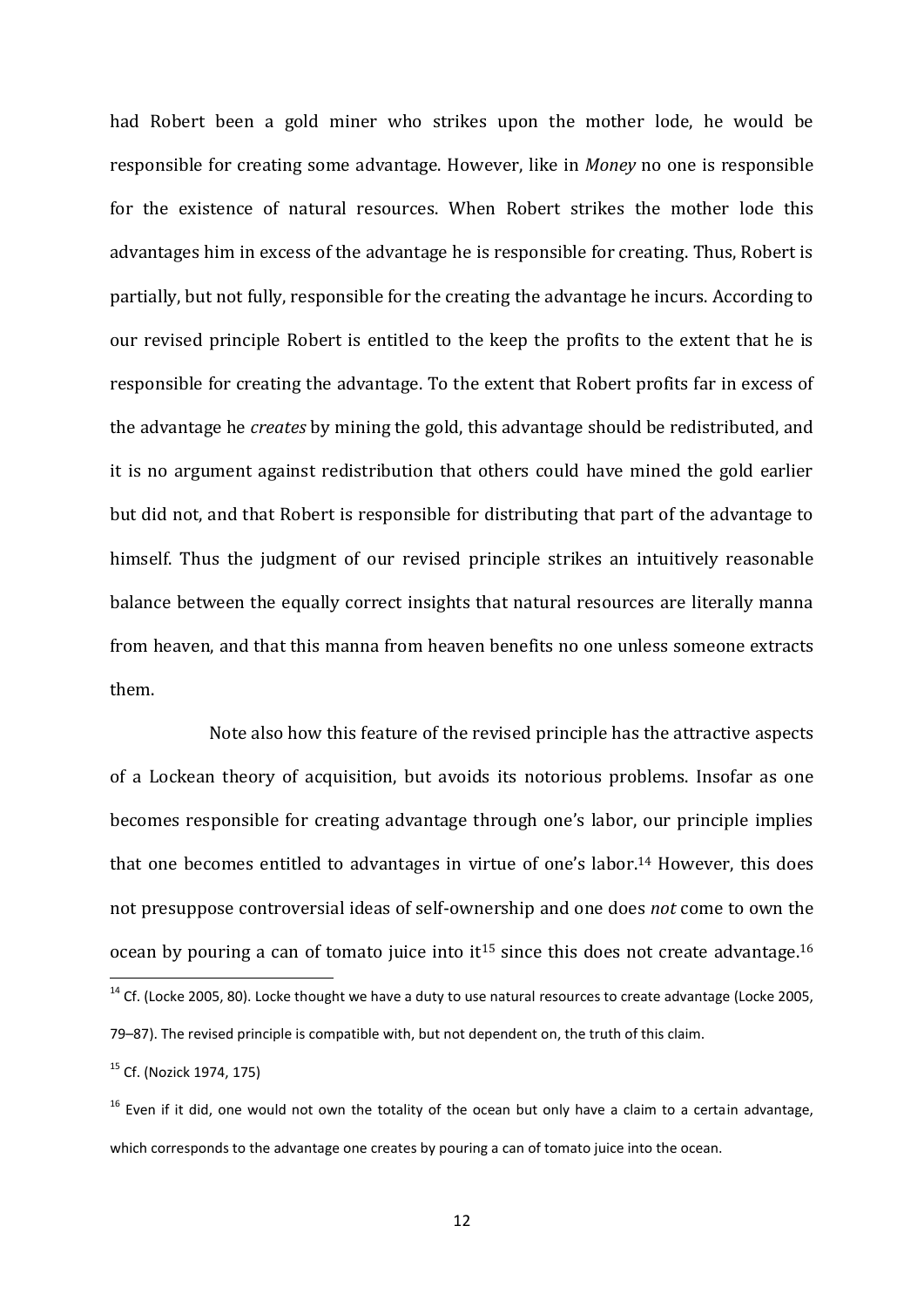Thereby our proposed revision further amplifies what Cohen emphasized as an important strength of luck egalitarianism, in that it employs some of the most powerful ideas of the anti-egalitarian right in the service of egalitarianism (Cohen 1989, 933).

Thus, it is plausible that the correct judgment in *Money* is equal redistribution. This indicates that distributive justice should not be sensitive to responsibility for distributing a (dis)advantage in the absence of responsibility for creating it in cases of incurring advantage as well as cases of incurring disadvantage. It strengthens the case for compensating Benefactor in *Brick* on grounds of her lack of responsibility for creating the disadvantage she incurs.

# *Responsibility for creating disadvantage without responsibility for its distribution*

*Brick* and *Money* illustrates that responsibility for distributing (dis)advantage is not important in the absence responsibility for its creation. But it also follows from the revised principle that responsibility for creating (dis)advantage is important in the absence of responsibility for its distribution. Consider:

*Redirection.* Culpable is a construction-worker who is responsible for constructing a building in such a sloppy way that a brick is now falling towards a crowded street. The brick will hit Victim unless Benefactor pushes Culpable into Victim which will cause the Brick to hit Culpable instead. Knowing this Benefactor pushes Culpable into Victim.

On our intuitions Culpable it is not unjust that Culpable is disadvantage and she should not be compensated for the disadvantage she suffers, because she is clearly responsible for the disadvantage. However, Culpable is *not* responsible for *distributing* the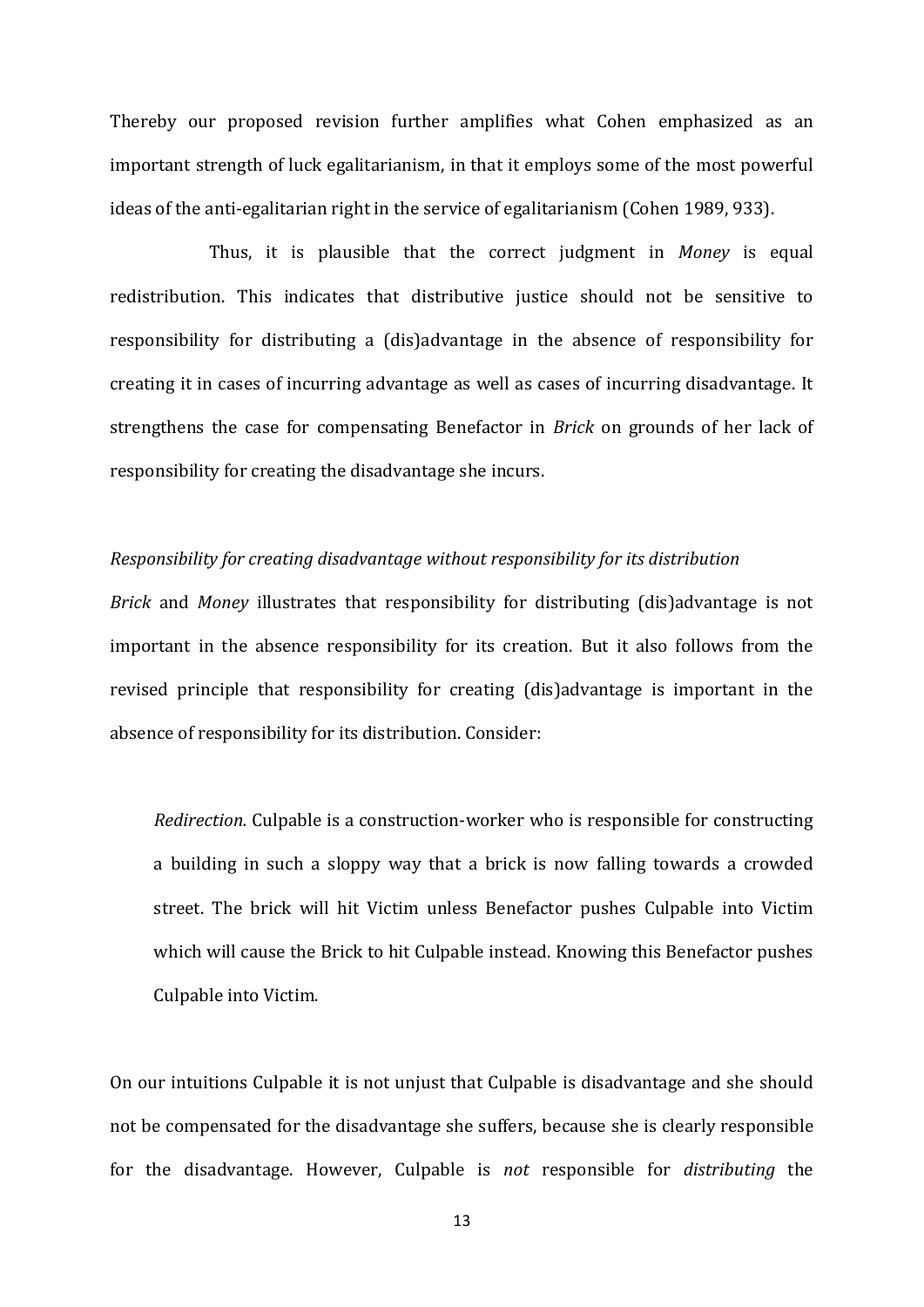disadvantage to herself. If we are right that distributive justice requires that Culpable is not compensated because she is responsible, this must be because she is responsible for *creating* the disadvantage. While it could very well be that Benefactor should not be permitted to act so the brick hits Culpable instead of Victim, this question is separate from the question of whether Culpable ought to be compensated. Certainly, we have weighty reasons against permitting citizens to disadvantage other citizens directly in order to promote distributive justice. Just as it is morally wrong for a vigilante to exact her own punishment on criminals, even when the punishment itself is just, *distributive vigilantism* can be morally wrong even though it promotes distributive justice. There is no contradiction in saying that as a matter of distributive justice, Culpable should not be compensated, while maintaining that Benefactor should not be legally permitted to redirect the brick from Victim to Culpable, and be punished for doing so as a matter of retributive justice.<sup>17</sup>

The verdict in *Redirection* supports the claim that it is the creation, rather than the distribution, of disadvantage that people should be held responsible for as a matter of distributive justice. This holds in cases of responsibility for creation without responsibility for distribution, as well as cases of responsibility for distribution without responsibility for creation. Thus, the verdicts of *Brick, Money,* and *Redirection* mutually support each other and the claim that distributive justice is sensitive to responsibility for creating (dis)advantage, but insensitive to responsibility for distributing them.

 $17$  Similarly it does not follow from the fact that redirecting the falling brick from Victim to another person, who, just like Victim, is not responsible for creating the disadvantage will not make the distribution any more unjust that Benefactor should be permitted to do so. She most certainly should not. All that follows is that the reason this is not morally permitted (and should not be legally permitted) is unrelated to concerns about distributive justice.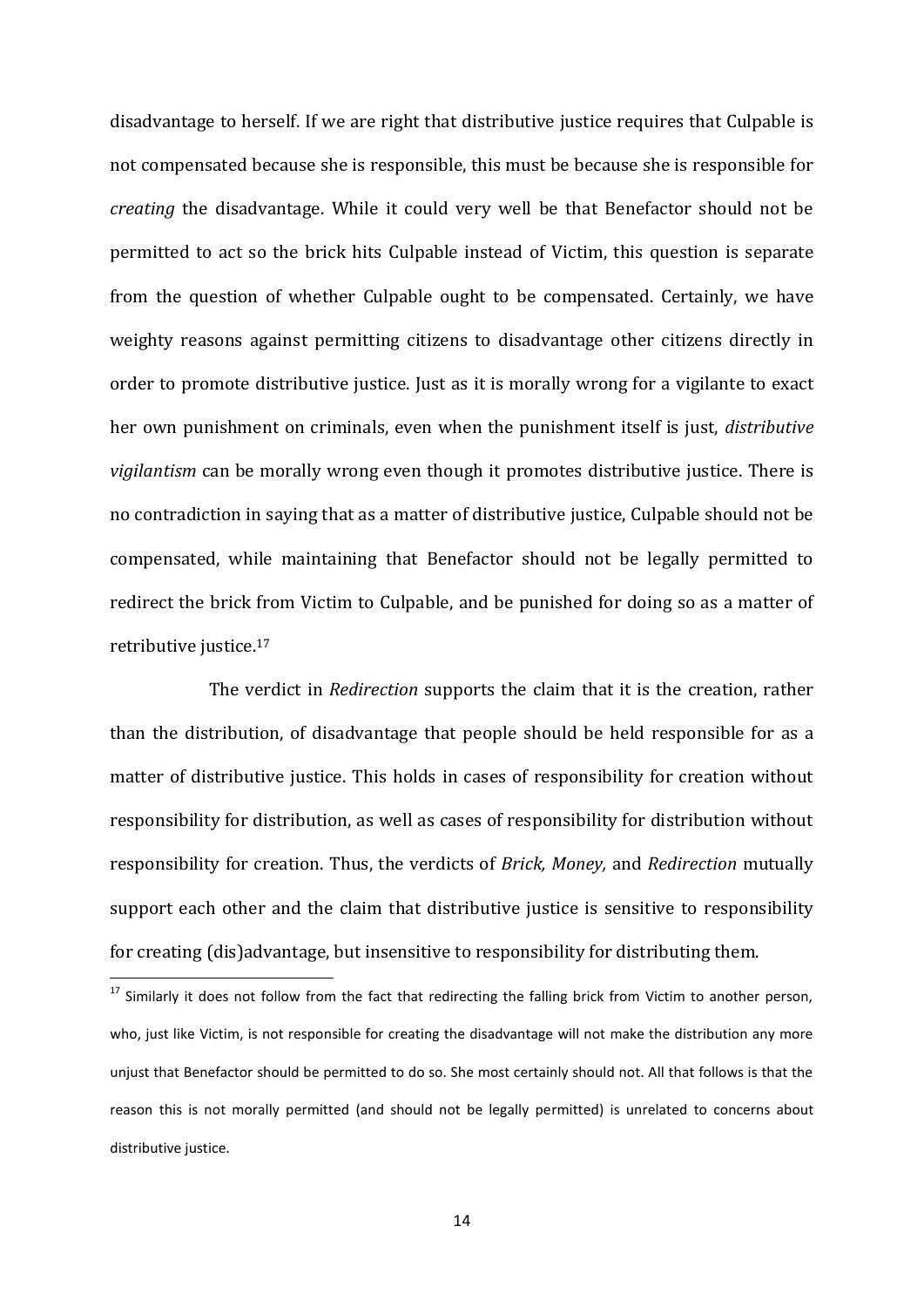## *Partial responsibility, the amount of compensation, and supererogatory rescues*

If what has been argued so far is correct, Benefactor is entitled to compensation when she is disadvantaged by preventing Victim from being disadvantaged because she is not responsible for creating the disadvantage she incurs. We now turn to the question of *how much* compensation Benefactor should be offered on those grounds. First, Benefactor cannot be compensated in excess of the disadvantage she actually suffers. A transfer that makes Benefactor better off than she was before rescuing Victim is not compensation but reward. Second, Benefactor can be responsible for creating some, but not all, of the disadvantage she incurs.<sup>18</sup> These cases arise when she is disadvantaged by engaging in costly rescues, which are *inefficient* in one of the following three ways:

- A) *Absolutely inefficient:* Benefactor incurs more disadvantage than she prevents by rescuing Victim.<sup>19</sup>
- B) *Intra-personally inefficient:* Benefactor rescues Victim in a way which causes her to incur more disadvantage than she would have if she had rescued Victim in the way that disadvantaged her the least
- *C) Inter-personally inefficient:* Benefactor incurs more disadvantage than the person who would have rescued Victim while incurring the least disadvantage would have incurred by rescuing Victim.<sup>20</sup>

<sup>18</sup> While discussing *Money* we already touched upon the idea that a person could be partly responsible for creating an advantage she incurs while merely being responsible for the distribution of the remainder of the advantage*.*

<sup>19</sup> A special case of this are *failed* costly rescues where Benefactor prevents *no* disadvantage at all.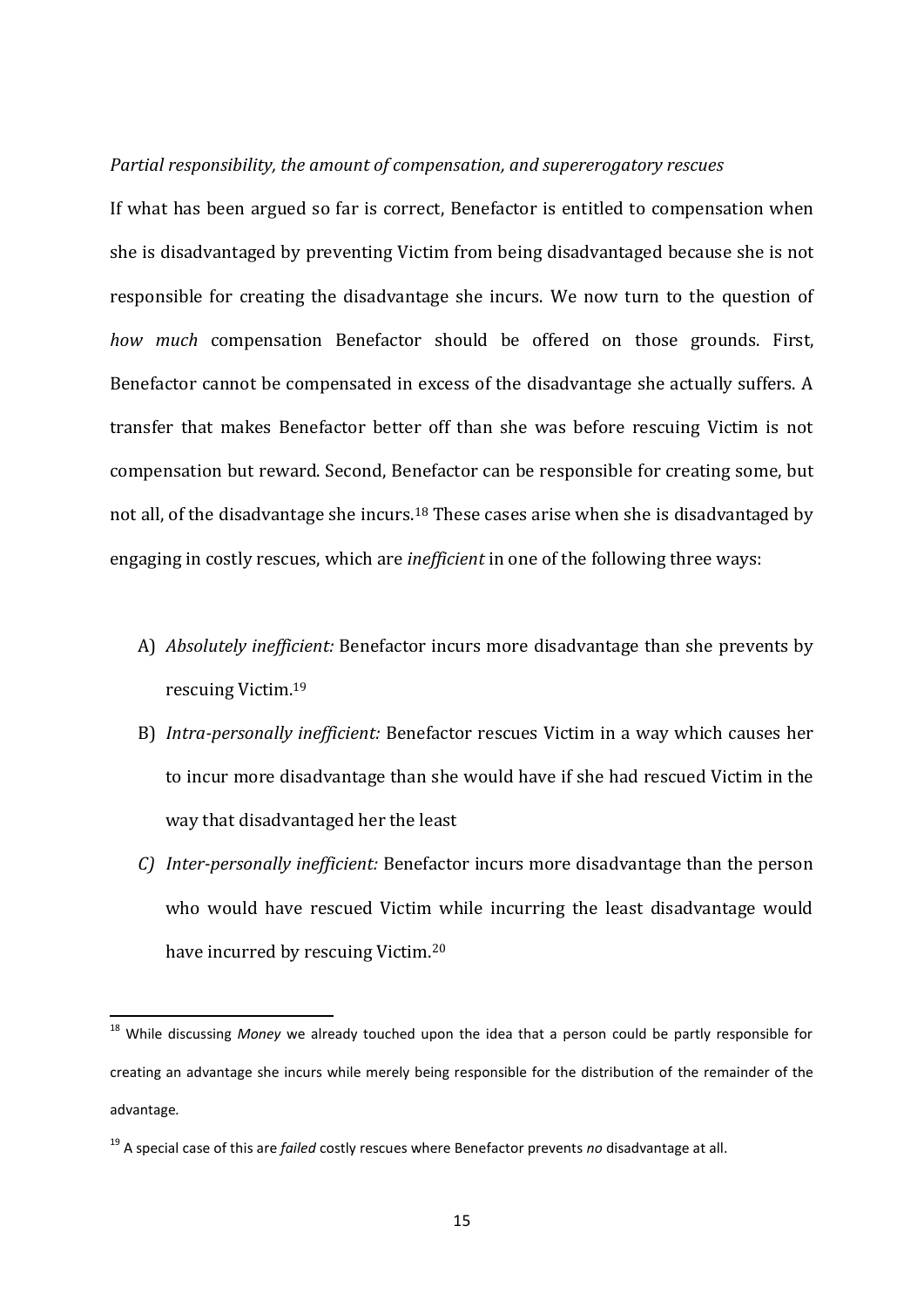If it was *reasonably foreseeable* that rescuing Victim would be inefficient,<sup>21</sup> Benefactor is responsible for creating the disadvantage she incurs in excess of the efficient amount. Though somebody would have been disadvantaged no matter what Benefactor did,<sup>22</sup> Benefactor is responsible for acting in such a way that somebody is disadvantaged *to this extent*. According to the revised principle, Benefactor is not eligible for compensation for the part of the disadvantage she is responsible for creating. If, on the other hand, it was not reasonably foreseeable that Benefactor's rescue would be inefficient, Benefactor is not responsible for creating any of the disadvantage she incurs. Though her action did create disadvantage, this was an unforeseeable stroke of bad luck and she is entitled to full compensation. The relevance of what Benefactor could have reasonably foreseen cuts both ways. Suppose Benefactor is responsible for being hit by a falling brick, which would otherwise have hit no one. The blow makes her cry out in pain. This startles Victim causing her to stop dead in her tracks, just before she takes a step which would have caused another falling brick to hit her. While Benefactor's incursion of a disadvantage prevented disadvantage to Victim, this was not reasonably foreseeable to Benefactor. Benefactor is not responsible for the fact that no one, rather than Victim,

l

<sup>22</sup> The exception being cases where Benefactor could have rescued Victim without suffering any disadvantage.

<sup>&</sup>lt;sup>20</sup> E.g. Benefactor rushes into a burning house to rescue a baby and is badly burned, even though the firemen have already arrived and are willing and able to save the baby without being disadvantaged. It is necessary that the person *actually would have* rescued Victim, not merely that she could have.

 $21$  Very often it will not be reasonably foreseeable that Benefactor's rescue is inefficient, this is especially true of inter-personally inefficient rescues, where Victim will often have to make a snap judgement about whether someone else will rescue Victim and is able to do so while suffering less disadvantage than Benefactor would have.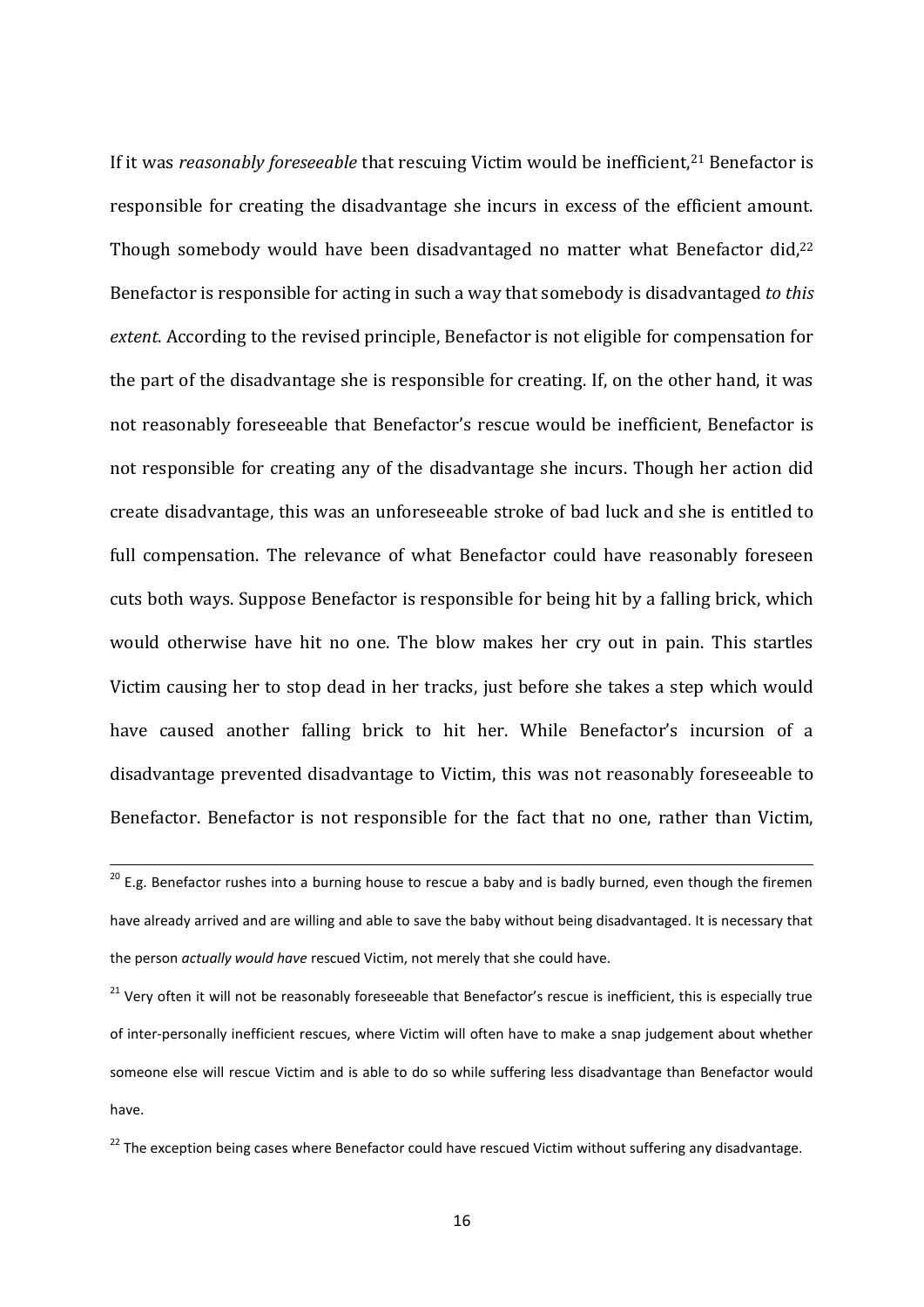was hit by the second brick. Since *ex hypothesi* Benefactor is responsible for creating the disadvantage she incurs by being hit by the first brick herself, she is not eligible for compensation.

Apart from being relevant for how much Benefactor should be compensated, it is also worth dwelling on the possibility of being partially responsible for creating the disadvantage one incurs because of its implications for how the revised principle deals with supererogatory costly rescues. According to the revised principle, the distinction between obligatory and supererogatory costly rescues is not relevant to whether Benefactor is entitled to compensation. Some will find this counter-intuitive.<sup>23</sup> However, arguably the distinction only *seems* to matter because it, to some extent, coincides with *absolutely inefficient* costly rescues for which it is indeed counterintuitive to (fully) compensate Benefactor. For while engaging in *absolutely inefficient* costly rescues is sometimes supererogatory, it is never morally obligatory, unless Benefactor is responsible for Victim being in need of rescue in the first place (in which case Benefactor is generally responsible for creating the disadvantage she incurs independently of the absolute inefficiency of the rescue). Once implicit assumptions about inefficiency are purged from the intuitions about supererogatory costly rescues it seems that compensating Benefactor for disadvantages incurred through supererogatory costly rescues is no different from compensating Benefactor for disadvantages incurred through morally obligatory costly rescues in terms of not imposing net costs on third parties, and it is certainly no less true that Benefactor has done something morally good by rescuing Victim when doing so was supererogatory.

 $\overline{a}$ 

<sup>&</sup>lt;sup>23</sup> As shall be argued, the most plausible readings of Arneson and Dworkin both imply that Benefactor can be compensated for disadvantages incurred through obligatory costly rescues but not supererogatory ones.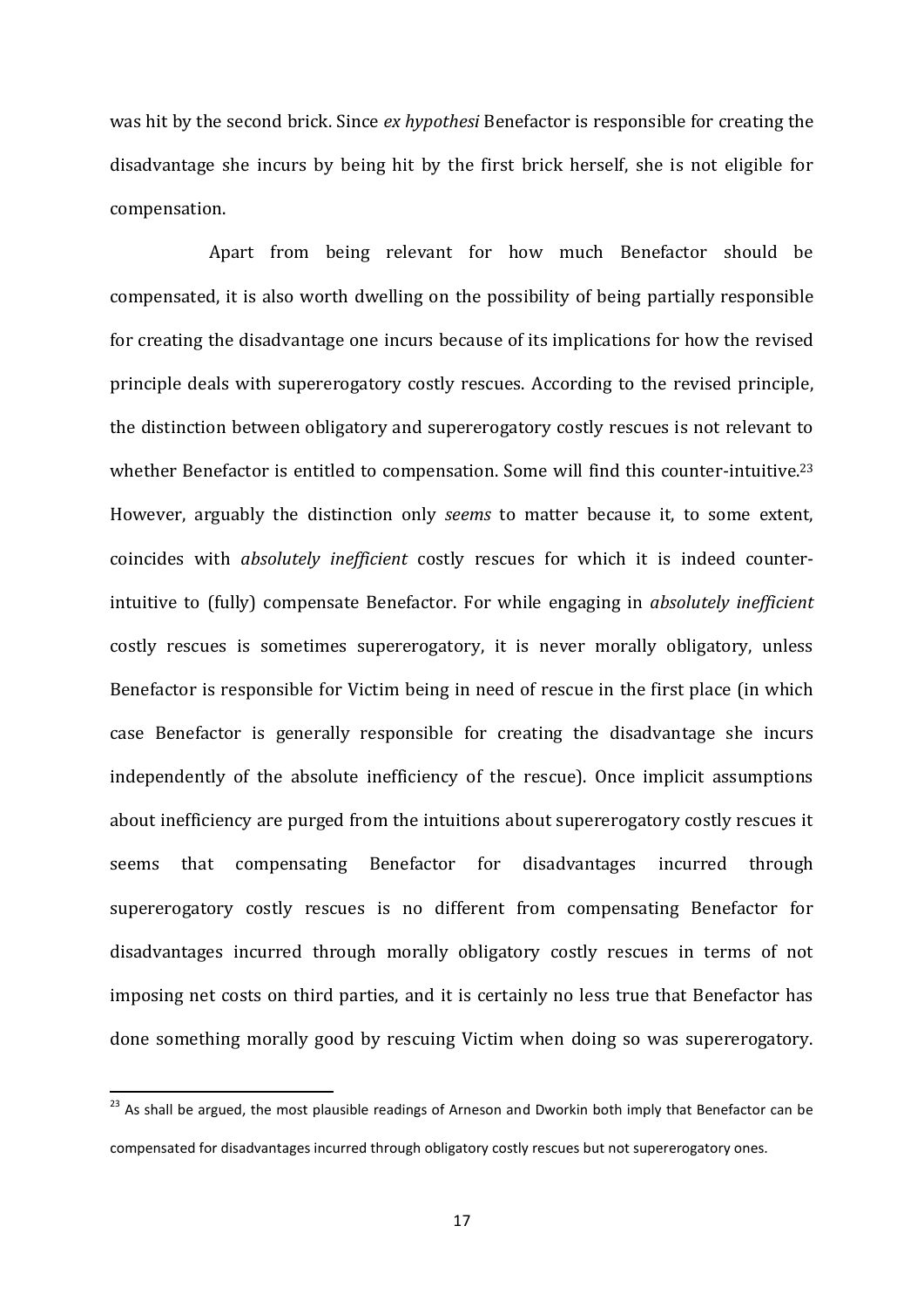Insofar as it is these two features of costly rescues which makes compensating Benefactor for the disadvantage she incurs by engaging in a costly rescue of Victim intuitively compelling, Benefactor has just as much of a claim to compensation for supererogatory costly rescues as she has for morally obligatory costly rescues.

This concludes our explication of the revised principle and the main argument for its plausibility. It is important to note that what has been offered is not an objection to luck egalitarianism. The key emphasis is still on holding agents responsible for the consequences of their exercises of responsibility. We have merely pointed to a morally relevant distinction between responsibility for creating (dis)advantage and responsibility for distributing (dis)advantage, and argued that distributive justice should only be sensitive to the former. The revised principle we propose retains the core luck egalitarian emphasis on responsibility-sensitivity. It represents no departure from the claim that a just distribution reflects individual exercises of responsibility. Our development of the revised principle was motivated by, and defended on the background of, the problems posed by those who are disadvantaged as a result of costly rescues. Thus, it is relevant to examine other luck egalitarian proposals which can justify compensating such disadvantages and compare them to our revised principle.

# **III. Comparison with other accounts**

Section II argued that luck egalitarianism can compensate disadvantages incurred as a result of costly rescues while remaining responsibility-sensitive because those who incur such disadvantages are not responsible for creating them. In this section we will argue that the revised principle is preferable to other luck egalitarian proposals which can justify compensating disadvantages incurred by engaging in costly rescues. We

18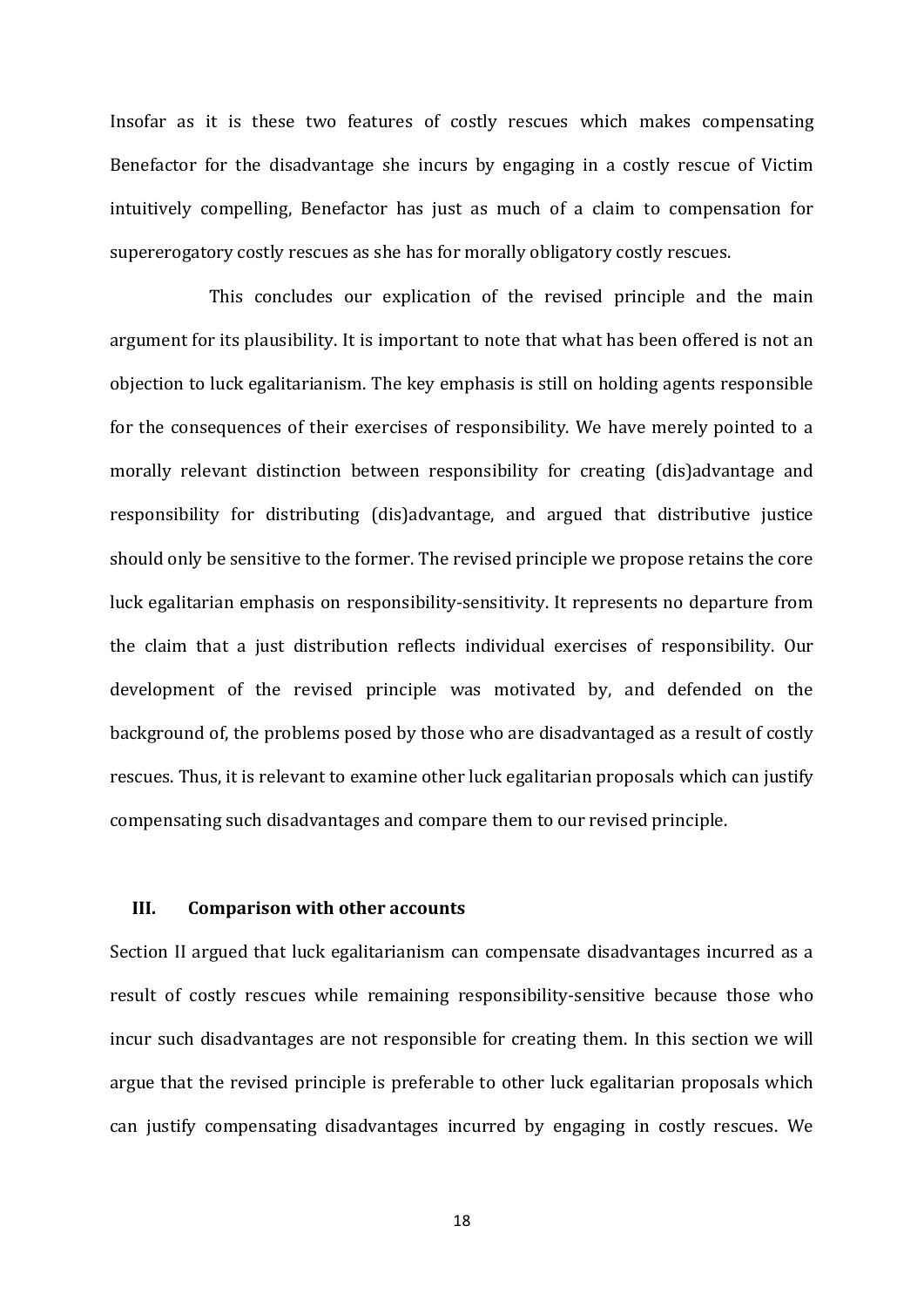discuss proposals inspired by<sup>24</sup> Arneson, Dworkin, Cohen, Temkin and Eyal.<sup>25</sup> We shall argue that every other account is either subject to objections about compensating *inefficient* costly rescues or cannot justify compensating supererogatory costly rescues.

*Arneson: Duties undermine responsibility*. Arneson considers whether it is true that '*if doing this [an action] were morally required, we might then view her choice as forced'*  (Arneson 2011, 35). This is the claim that we are not responsible, in the relevant sense, for doing what is morally obligatory. Disadvantages stemming from choices we are not responsible for are clearly eligible for luck egalitarian compensation. Unlike the revised principle Arneson's suggestion<sup>26</sup> cannot justify compensation for supererogatory costly rescues. As argued above this seems somewhat counter-intuitive, and at any rate it constitutes a difference between the revised principle and Arneson's suggestion. Apart from defending the idea of not compensating supererogatory costly rescues Arneson

<sup>&</sup>lt;sup>24</sup> Most of the proposals focus on morally good acts and are only relevant to costly rescues due to their pro tanto moral goodness. Furthermore, it is not always clear that the authors would interpret their proposal in a way that made it relevant for disadvantages incurred as a result of costly rescues. This is most notably true of Arneson, Cohen and Dworkin.

<sup>25</sup> We do not discuss Schlomi Segall's idea that brute luck should be interpreted as '*the outcome of actions (including omissions) that it would have been unreasonable to expect the agent to avoid (or not avoid, in the case of omissions)'* (Segall 2010, 20) because it is somewhat underdeveloped in its content. It may be compatible with our proposal in which case the revised principle can be seen as a fleshing out of Segall's account.

 $26$  As Arneson merely suggests this the above is not a criticism of Arneson. We merely use his remarks as a guide to how the view might look.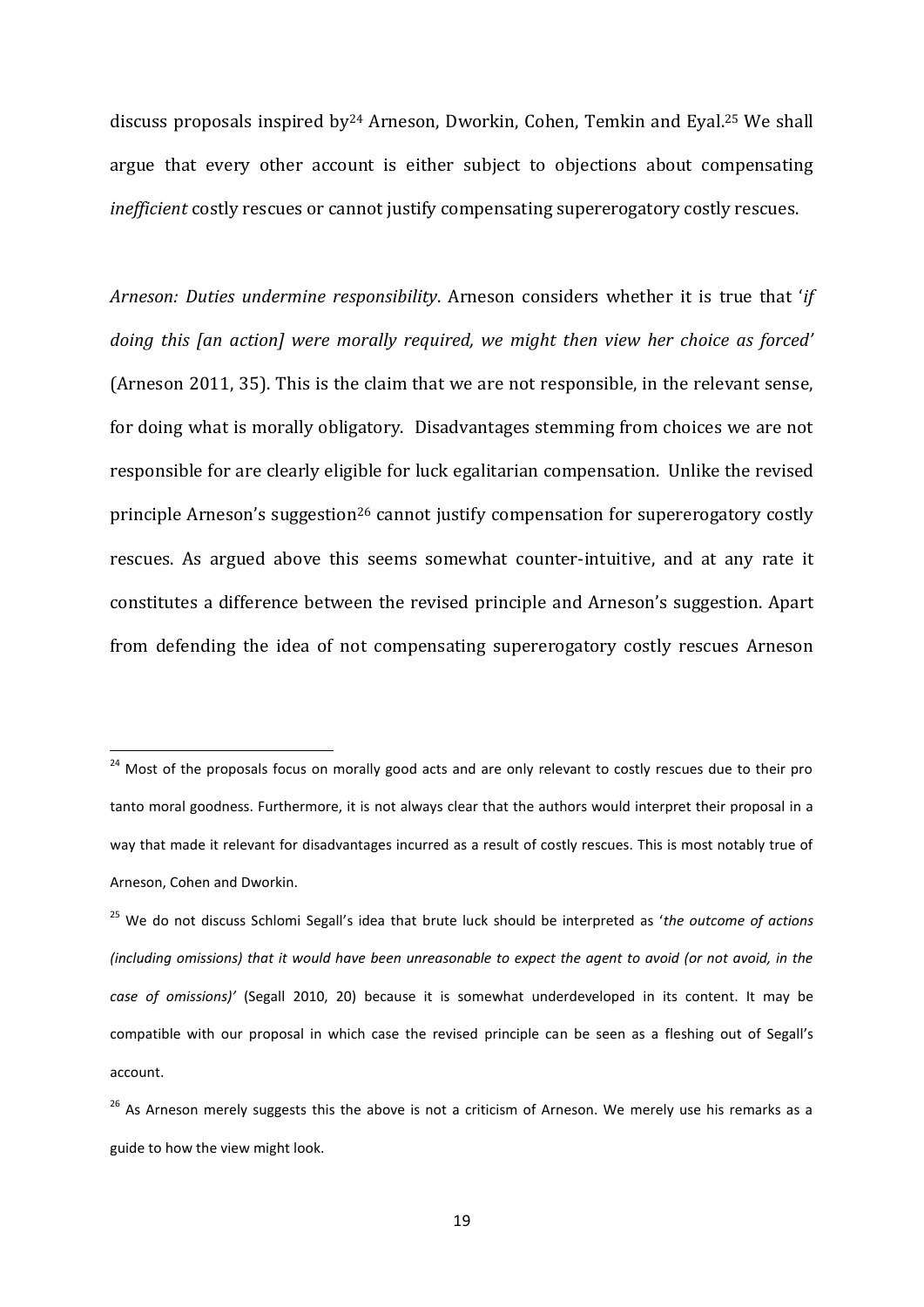could argue that there are just no supererogatory actions,<sup>27</sup> but then every morally good action would count as forced, since this is how Arneson suggests we should view morally required choices. Since it does not make sense to praise people for doing what they were forced to do, this implies that moral praise would never be appropriate. This conflicts with our existing practice of praising good deeds. By contrast the revised principle is compatible with compensating Benefactor because she is not responsible for creating the disadvantage she incurs, while praising Benefactor for her exercise of responsibility involved in distributing the disadvantage from Victim to herself.

*Cohen: Price luck.* According to Cohen distributive justice requires equalizing *price luck* which is the bad (good) luck that one's tastes are expensive (cheap) to satisfy (Cohen 2004, 10–11; 16–18). Perhaps standard luck egalitarianism could see it as bad price luck that Benefactor's 'taste' for rescuing Victim can only be satisfied by incurring disadvantage.<sup>28</sup> If the cost of costly rescues is bad price luck then Benefactor is entitled to full compensation for the disadvantage she incurs by rescuing Victim. As such the price luck argument allows for compensation for costly rescues. However, it also requires full compensation for *absolutely inefficient costly rescues* since the fact that the disadvantage Benefactor incurs by rescuing Victim is foreseeably larger than the disadvantage Victim would have incurred had Benefactor done nothing is irrelevant to whether it is bad price luck that Benefactor incurs the disadvantage. It also requires full compensation for *inter-personally inefficient* costly rescues. If Benefactor has a taste for

 $\overline{a}$ 

<sup>&</sup>lt;sup>27</sup> Cf. (Kagan 1991)

<sup>&</sup>lt;sup>28</sup> Here we set aside the significant misgivings we have about assimilating the performance of morally good actions to the category of 'tastes' (cf. (Anderson 1999, 300).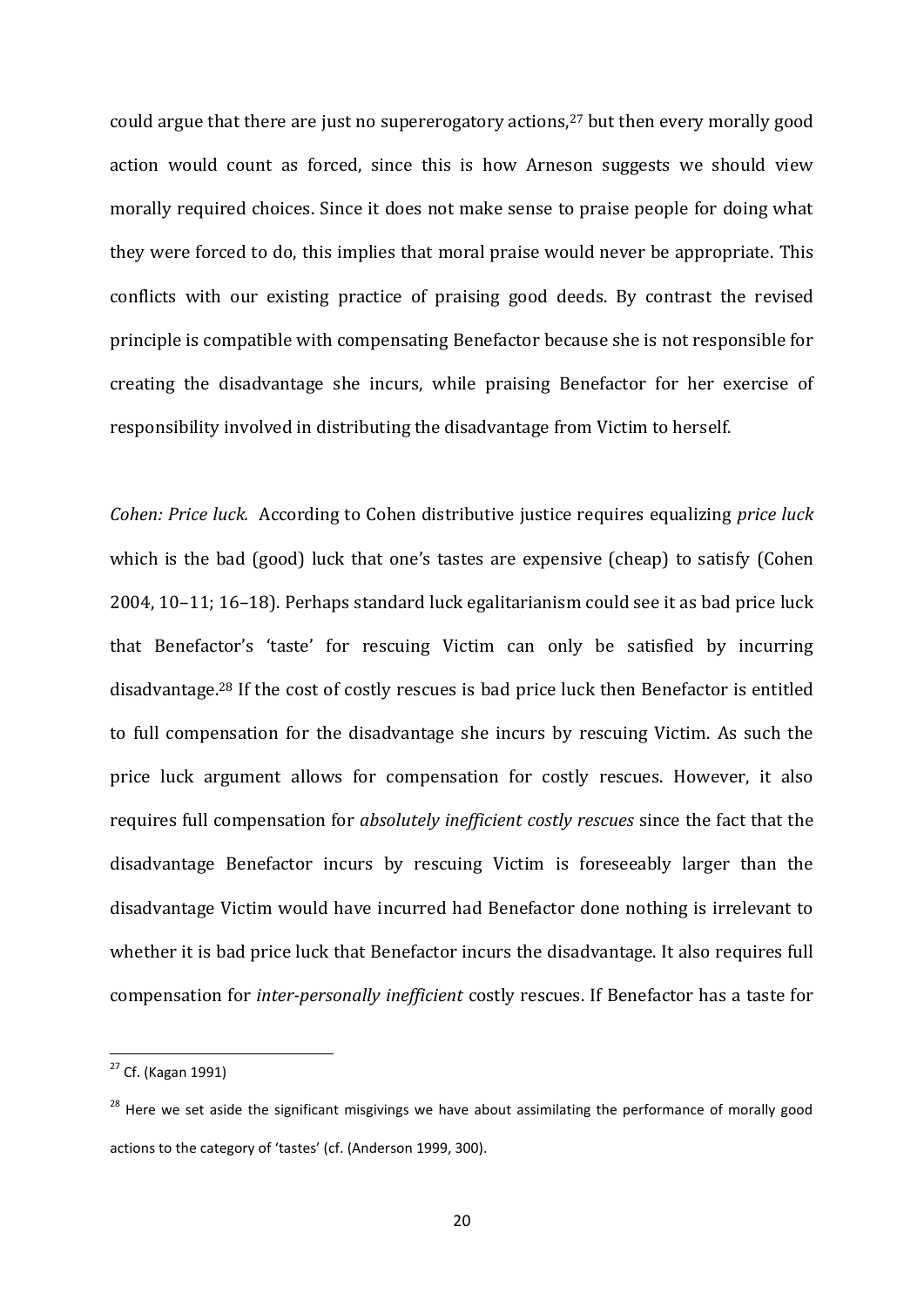rescuing Victim this taste will not be satisfied if someone else rescues Victim, and the disadvantage suffered by Benefactor is bad price luck whether or not someone else could have rescued Victim while suffering less disadvantage. Thus, considering the cost of costly rescues as bad price luck allows Benefactor to impose significant costs on third parties.

*Dworkin: The Envy Test.*<sup>29</sup> One might think that Dworkin could offer compensation to Benefactor because she satisfies the envy test in that she *'would prefer someone else's bundle of resources'* to her own (Dworkin 2002, 67). After all Benefactor would prefer *not* being hit by a brick. At first it seems that Dworkin cannot compensate Benefactor because there is no unfair inequality between Benefactor and *Indifferent*, who is not hit by the falling brick because she leaves Victim to her fate. The fact that Benefactor prefers Indifferent's unharmed skull to her own is insufficient to make Benefactor envy Indifferent's bundle of resources because Benefactor is not willing to lead the life of Indifferent, which involves callous indifference to the suffering of Victim, required to avoid such head injuries.<sup>30</sup> However, as Dworkin points out *'a background or baseline liberty/constraint system [… which] will specify whether parties do or do not begin the auction with any particular liberty in hand'* (Dworkin 2002, 143) must be assumed when conducting the envy-test. It seems plausible that the "principle of security" which mandates *'constraints on liberty necessary to provide people with enough physical security* 

<sup>&</sup>lt;sup>29</sup> We are grateful to Rasmus Sommer Hansen for insightful comments on this section

<sup>30</sup> Compare with Dworkin's remark that a person who prefers *'Adrian's stock [of goods] to his own; but [would not] have been willing to lead his life so as to produce them'* cannot be said to envy Adrian's bundle of resources (Dworkin 2002, 83)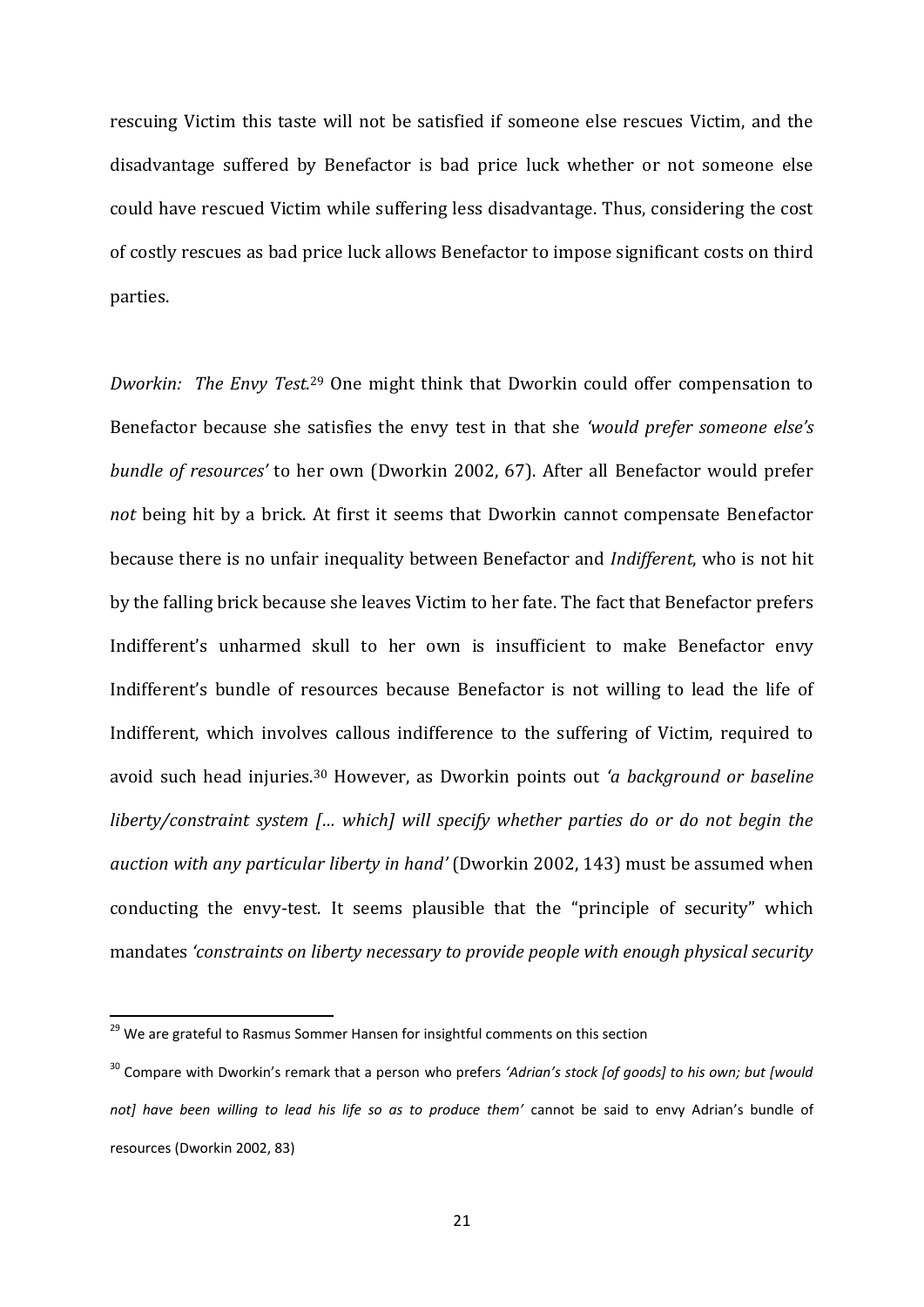*[…] to allow them to make and carry out plans and projects'* (Dworkin 2002, 149) and which is part of any plausible baseline liberty/constraint system according to Dworkin implies that people should not be at liberty to refrain from carrying out morally obligatory costly rescues. Thus, if rescuing Victim is morally obligatory Indifferent is not at liberty not to rescue Victim, and Benefactor seems to be eligible for compensation on the grounds that she can envy the bundle of resources of those who were not hit by a brick, because they were never in a position to rescue Victim and thus were not hit by a brick.

However, a constraint on the freedom to refrain from *supererogatory* costly rescues would be so demanding that it would itself impede people's ability to make and carry out plans and projects. Far from following form the principle of security such a constraint would conflict with that principle and could not be part of any plausible background liberty/constraint system. Thus, the fact that Benefactor would not be willing to lead the life of *Normal*, who did not engage in a supererogatory rescue of Victim because of the disadvantage she would incur by doing so, *does* mean that Benefactor does not envy Normal's bundle of resources even though she prefer Normal's unharmed skull. This makes it difficult for Dworkin to justify compensation for disadvantages incurred as a result of *supererogatory* costly rescues. This is unlike the revised principle which justifies compensating disadvantages incurred as a result of *efficient* supererogatory costly rescues.<sup>31</sup>

 $\overline{a}$ 

 $31$  This issue cannot be side-stepped by denying that there are any supererogatory actions, since considering these *prima facie* supererogatory rescues obligatory would do nothing to make imposing a constraint on the liberty to refrain from them less demanding.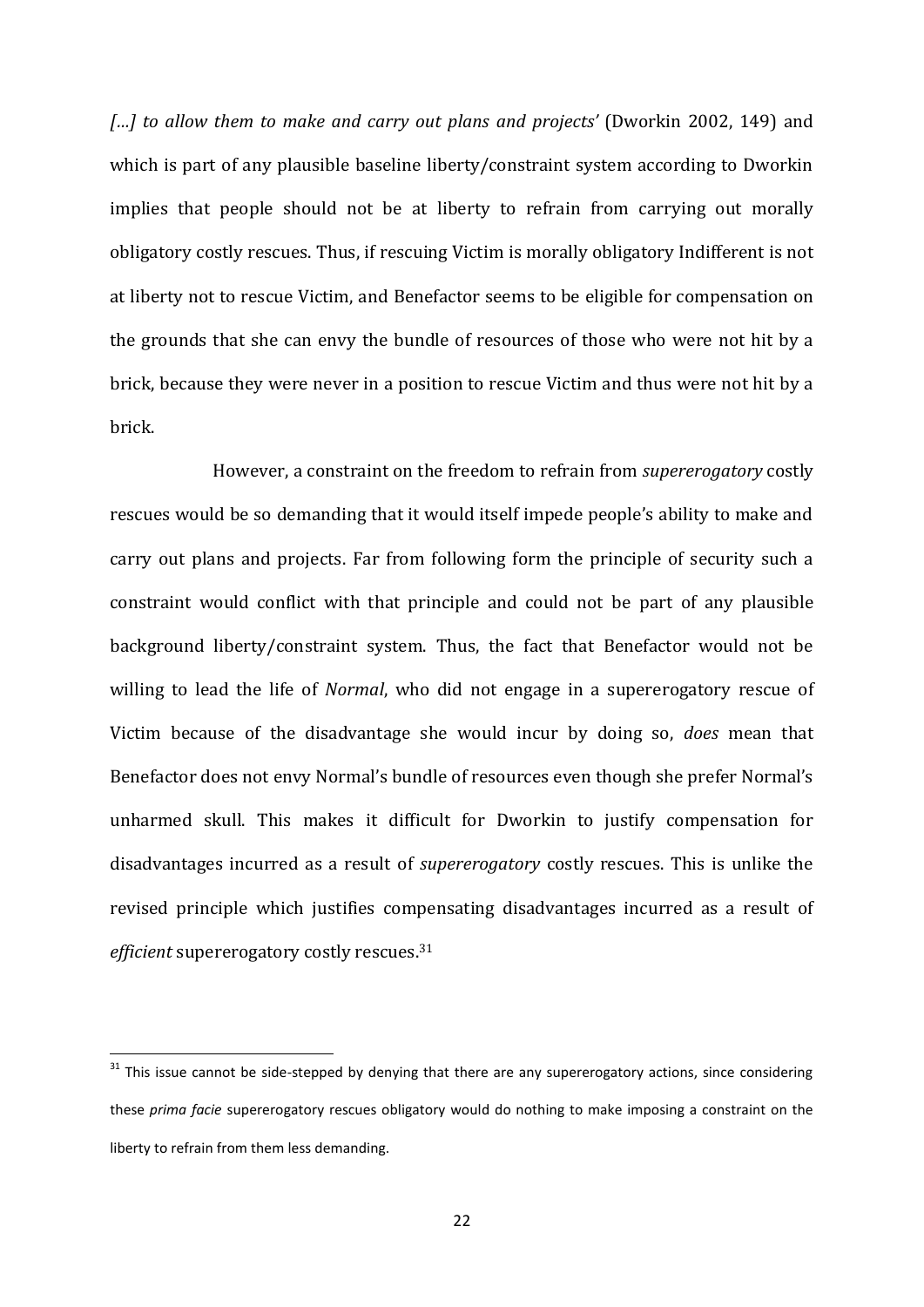*Temkin: Comparative fairness.* Call the circumstances where Benefactor can conduct a costly rescue a *rescue-situation*. Perhaps Benefactor is entitled to compensation because she is not being responsible for the rescue-situation. Temkin suggests that compensation is warranted 'w*hen the worse-off are so because they chose to do their duty, or perhaps acted supererogatorily, in adverse circumstances not of their making'* (L. Temkin 2011a, 63)*.* 

Thus, lack of responsibility for the rescue-situation makes it unfair that Benefactor is worse off for performing the costly rescue (L. S. Temkin 2008, 143–145). As Temkin recognizes Benefactor is still very much free to leave Victim to her fate in rescue-situations, and is thus still responsible for incurring disadvantage by rescuing Victim regardless of whether she is responsible for the rescue-situation itself (L. S. Temkin 2008, 143). Temkin points out that insofar as Benefactor is not responsible for the rescue-situation, she is not responsible for being worse off than *those who would also have rescued Victim but did not encounter the rescue-situation*. This is correct, but does not answer the charge that Benefactor *is* responsible for being worse off *than those who also encountered the rescue-situation but did not rescue Victim.* In that case, where two persons face the same rescue-situation and choose differently, Temkin's suggestions offers little in terms of why compensation is required.

In order to maintain that it is unfair that Benefactor is worse off than those who faced the same rescue situation but did not rescue Victim Temkin must ultimately rely on his claim that moral desert is relevant to distributive entitlements which he makes as part of his broader theory of *comparative fairness* (L. Temkin 2011b, 67) and argue that compensation is warranted because of the moral goodness of rescuing Victim rather than Benefactor's lack of responsibility for the rescue-situation. This line of reasoning comes with several difficulties. First, it offers full compensation of *intra-*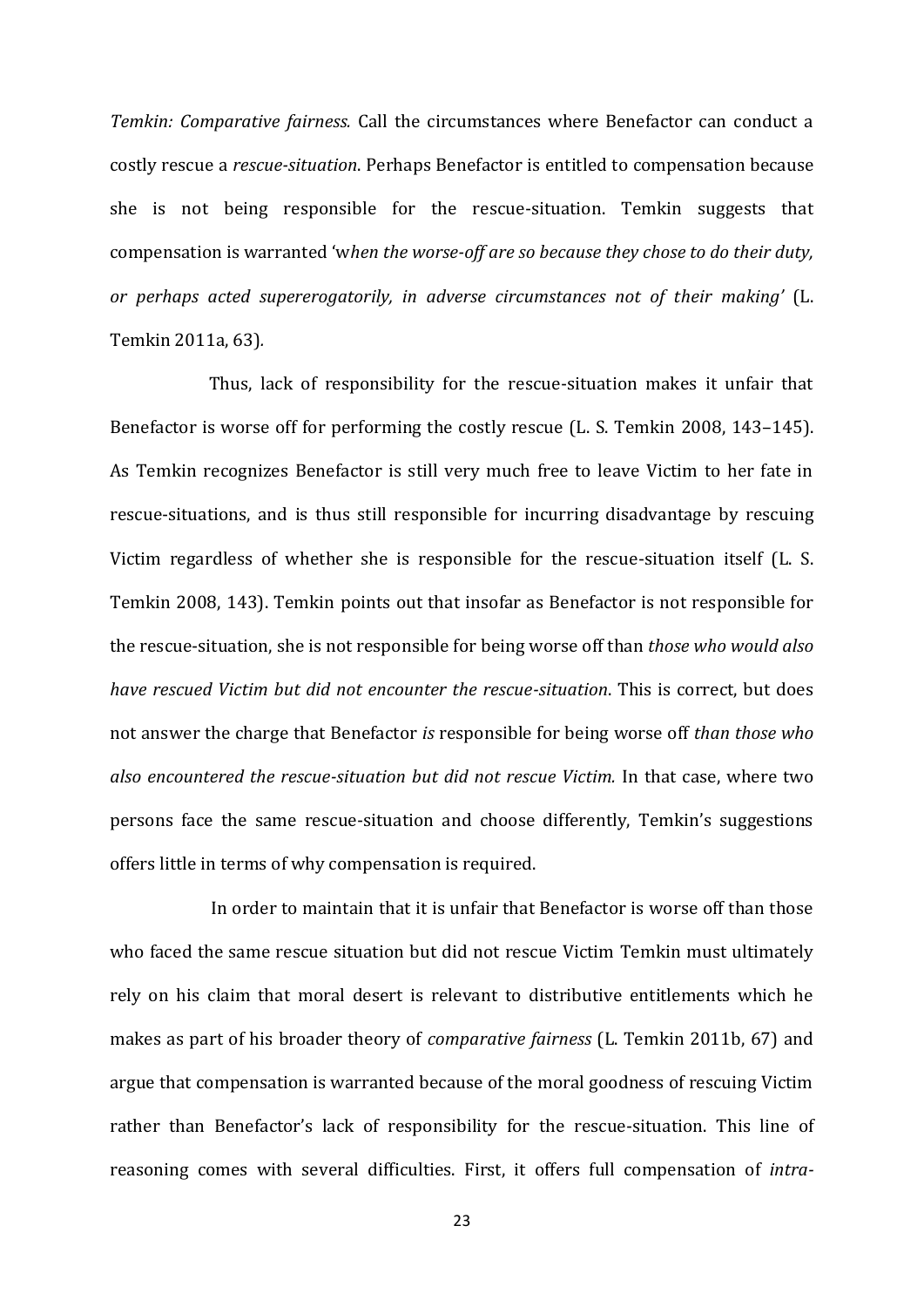*personally inefficient costly rescues*. If there are two ways to save Victim, and Benefactor chooses the one that disadvantages Benefactor more, Benefactor is worse off for her good act all the same, and should thus be fully compensated. This allows Benefactor impose costs on third parties. Second, *comparative fairness* faces a dilemma regarding supererogatory actions.<sup>32</sup> As we have argued it is fair that Benefactor is worse off as a result of inefficient supererogatory costly rescues and unfair that she is worse off as a result of efficient supererogatory costly rescues. *Comparative fairness* cannot strike this middle ground. It either implies that it is *never* unfair that Benefactor is worse off as a result of a supererogatory rescue or that it is *always* unfair. Neither implication is plausible.

*Eyal: Innocent choice.* Eyal argues that luck egalitarianism should be revised in the following manner:

*That someone incurs a disadvantage without having chosen culpably to risk incurring it is, in a central respect, unjust. If, however, that disadvantage results from that person's own culpable choice to take that risk, then (barring prioritarian considerations) that disadvantage can remain perfectly just. "Culpable" choice is understood as a free and at least somewhat morally wrong choice* (Eyal 2006, 6)

According to Eyal disadvantages resulting from morally permissible as well as morally good choices are eligible for compensation. Thus, only disadvantages stemming from culpable choices are not eligible for compensation According to us Benefactor is entitled to compensation for disadvantages, which she is not responsible for creating. Though

l

 $32$  Temkin recognizes these as 'tricky' (L. S. Temkin 2008, 144).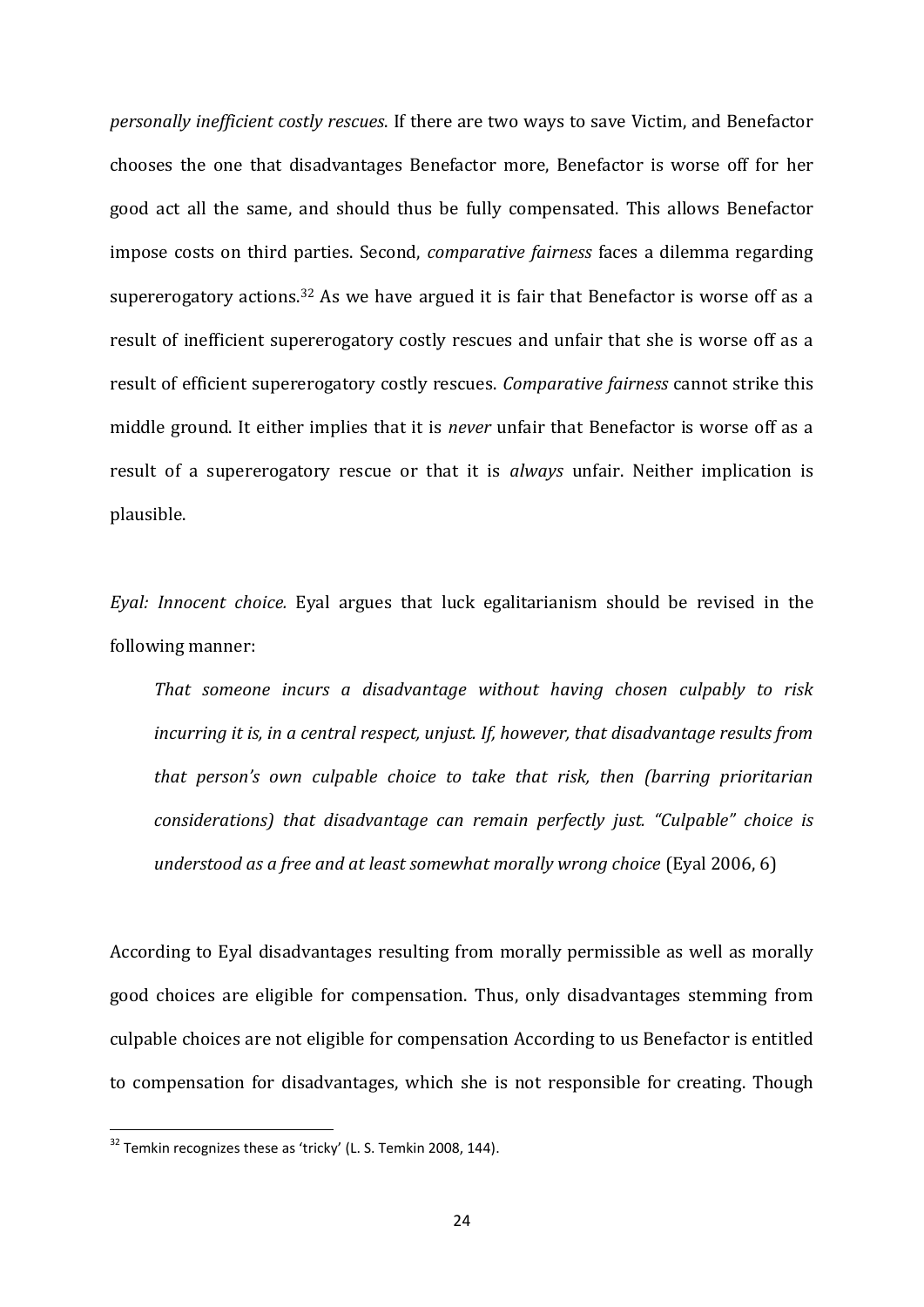many disadvantages stemming from morally good acts are disadvantages, which those who incur them are not responsible for creating, it is not true of all morally good acts, and it is certainly not true of all morally permissible acts. Thus, the revised principle would deny compensation of many disadvantages for which Eyal would offer compensation.

Since costly rescues are typically not rendered culpable by being inefficient in any of the three ways outlined.<sup>33</sup> Eyal's position justifies full compensation for disadvantages incurred by engaging in all types of inefficient costly rescues. However, there are other problematic elements in Eyal's account. Unless Eyal wants to expand luck egalitarianism to be a theory of retributive as well as distributive justice, only denying compensation for disadvantages stemming from culpable choices is an unacceptable reduction of the scope of luck egalitarianism. Even though Eyal considers this (Eyal 2006, 17), we would maintain that a large proportion of criminal choices should be treated differently than culpable, non-criminal choices. Instead of just refusing to compensate criminals for any disadvantages incurred as a result of their criminal acts society *imposes* further disadvantages. This is problematic for Eyal, because it is unclear how luck egalitarianism can play any role in guiding our judgments about which further disadvantages should be imposed, and if luck egalitarianism cannot play a role here, then the scope of Eyal's modified theory is reduced to culpable, but legal choices, which is a rather small range of cases. Furthermore, while both we and Eyal's rely on intuitive arguments for our positions, the intuitions we offer are meant to elucidate the moral relevance of the distinction between responsibility for creating and responsibility for

 $\overline{a}$ 

<sup>33</sup> Whereas the *interpersonally* or *absolute inefficiency* of a costly rescue will typically mean that it is not morally obligatory.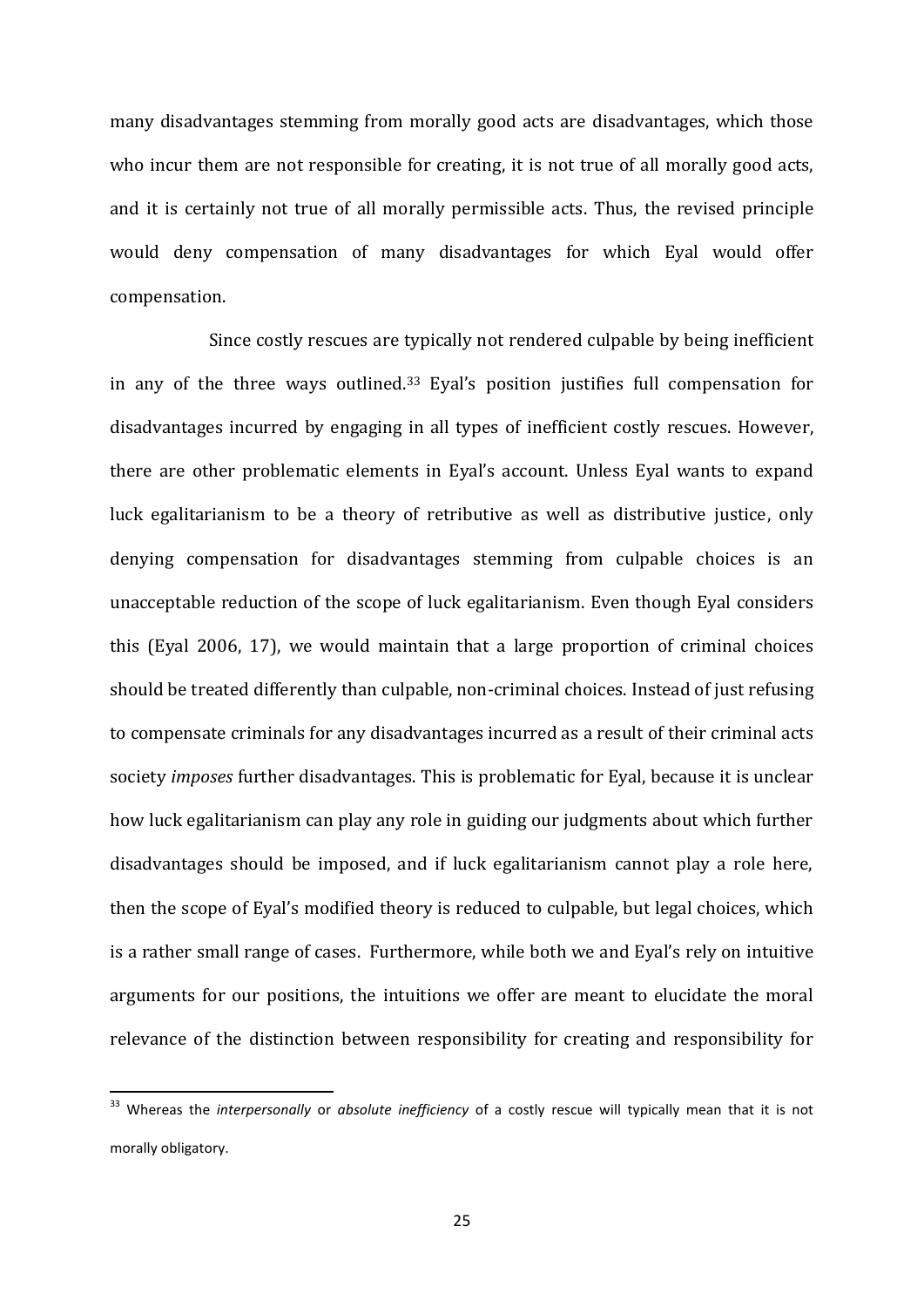distributing (dis)advantage in order to show that luck egalitarianism should only be sensitive to the former kind of responsibility. The revised principle remains unambiguously luck egalitarian in that it maintains the core commitment responsibilitysensitivity. By contrast Eyal fails to show that his position which compensates disadvantages stemming from permissible choices is compatible with the core luck egalitarian concern of responsibility-sensitivity, rather than an ad-hoc revision of luck egalitarianism in the face of hard cases.

# **IV. Objections**

In this section we discuss two hard cases for our principle: Costly rescues of people who are responsible for creating the disadvantage they are about to incur and the justice of distributions influenced by gambles proper. Subsequently we deal with a worry about whether the revised principle is action-guiding in an interesting sense.

## *Rescuing Imprudent*

A case where Benefactor rescues someone who, unlike Victim, would have been responsible for creating the disadvantage she would have incurred had Benefactor done nothing may seem like a hard case for the revised principle. Consider:

*Imprudent.* A brick is falling towards an almost empty street. Imprudent sees the brick falling, but foolishly walks under it anyway. Unless Benefactor pushes Imprudent out of the way Imprudent will be hit by the brick. If Benefactor pushes Imprudent out of the way Benefactor will be hit by the brick. Knowing this Benefactor pushes Imprudent out of the way.

26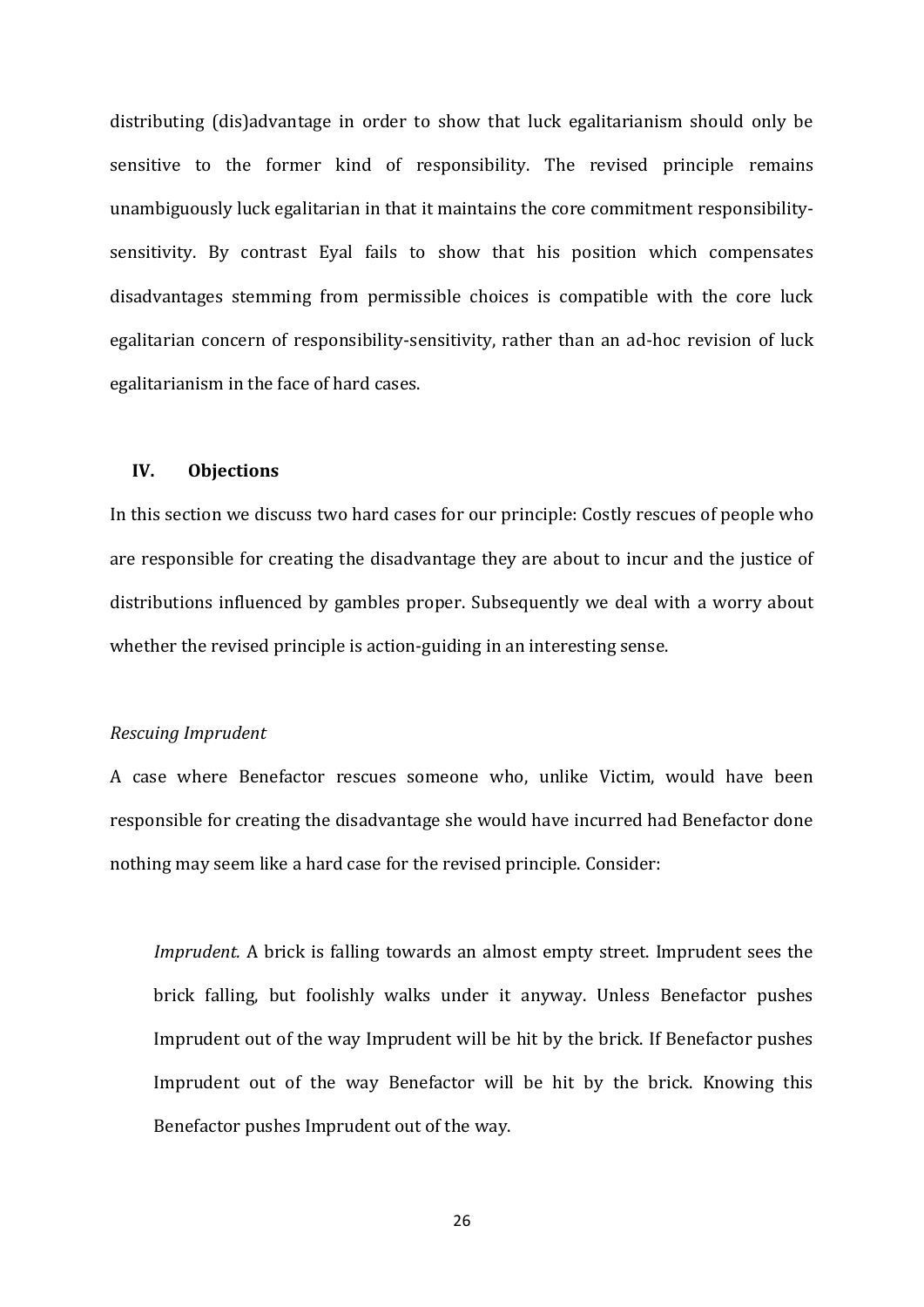Benefactor is no more responsible for creating the disadvantage she incurs in *Imprudent*  than she was in *Brick* and thus equally entitled to compensation, since Imprudent would not be eligible for compensation had she suffered the disadvantage, this may give rise to worries that the revised principle allows Benefactor to impose net-costs on third parties after all. However, whereas no one is responsible for creating the disadvantage Benefactor incurs in *Brick*, Imprudent is responsible for creating the disadvantage Benefactor incurs in *Imprudent*. Therefore, it is not the community but Imprudent that should carry the cost of compensating Benefactor for the disadvantage she incurs. If Imprudent does not cover the cost of compensating Benefactor, then Imprudent's distributive share will not match her responsibility for creating disadvantage. Therefore, the revised principle does not commit us to indirectly subsidizing imprudence by compensating Benefactor for rescuing Imprudent,<sup>34</sup> and does not allow Benefactor to impose net-costs on third parties.

The second thing to note is that Benefactor's rescue of imprudent is an example of an action which promotes distributive injustice and is therefore pro tanto impermissible, but which is not impermissible all-things-considered. On the one hand Benefactor does something unjust by preventing the distribution from reflecting Imprudent's responsibility for creating disadvantage. On the other hand, no one can complain that the distribution does not favor them when it is unjust in this particular way (Cohen 2011, 125). This is so since the only person who is unfairly worse off than

<sup>&</sup>lt;sup>34</sup> In some cases Imprudent will be unable to compensate Benefactor (e.g. because she cannot afford it) and therefore the community will have to pick up the tab. However, this does not mean that the state thereby subsidizes imprudence any more than a state would subsidize criminal assault by compensating victims of criminal assault when the attacker is unable to do so.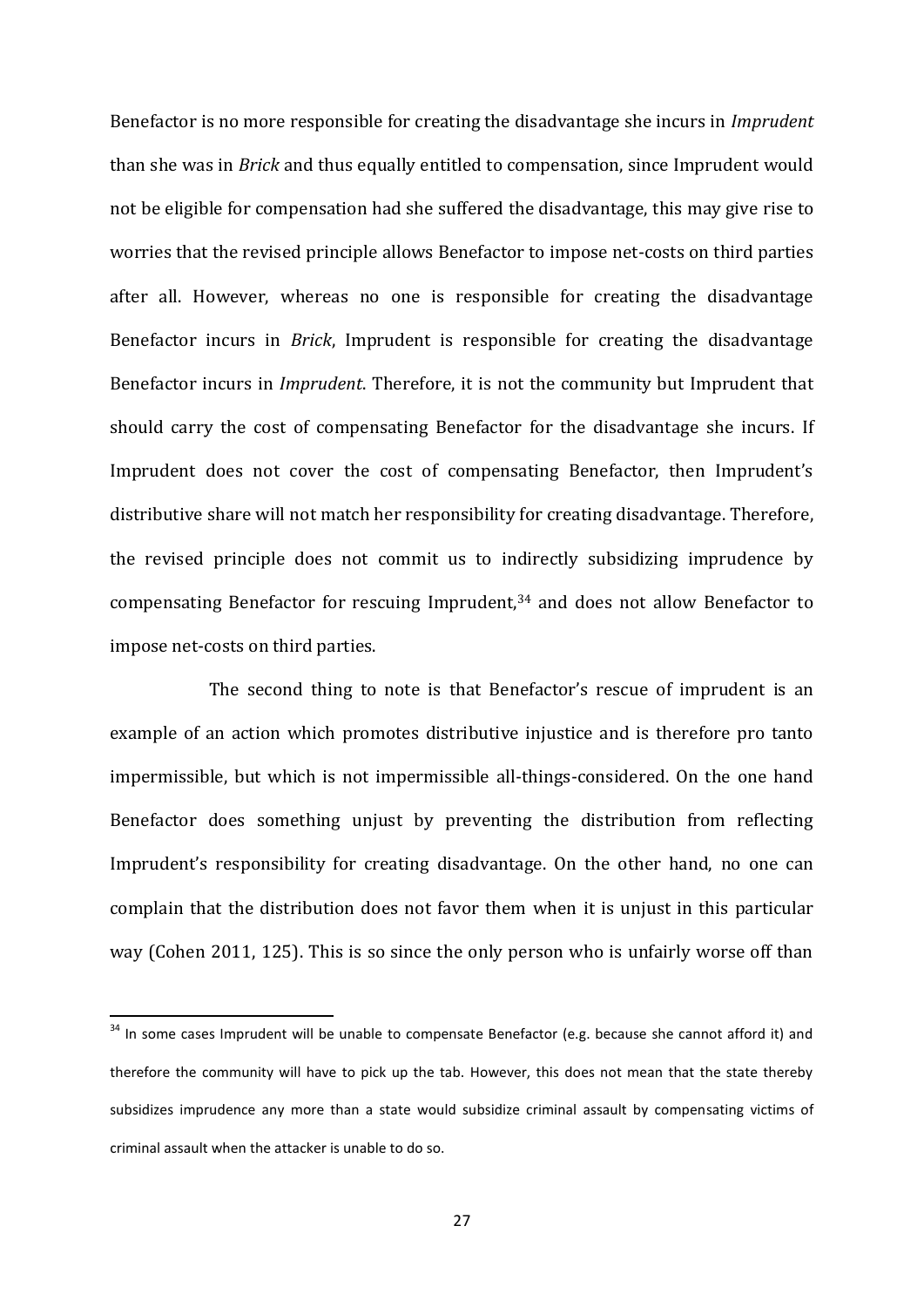she would be under a just distribution is Benefactor herself. Insofar as Benefactor knowingly brought this distribution around she cannot complain that the distribution is unfair to her.<sup>35</sup> Therefore, the distribution is *legitimate*, though unjust. Benefactor's rescue of Imprudent can be seen as an exercise of a *personal prerogative* to sometimes pursue other ends than distributive justice (Cohen 2008, 10; Scheffler 1995) which can make it all-things-considered permissible for her to act in ways which promotes distributive injustice, in cases where the resulting distribution does not thereby become illegitimate. Much the same is true of cases where Benefactor does not wish to be compensated at the expense of Imprudent. It remains unjust that Benefactor is disadvantaged and Imprudent is not regardless of Benefactor's wishes, but the only one who is unjustly worse off is Benefactor, and she cannot complain. Therefore, Benefactor is free to exercise her personal prerogative and refuse compensation.<sup>36</sup>

# *The problem of gambles*

 $\overline{\phantom{a}}$ 

Gambling may also be thought to create problems for the revised principle. Consider:

*The celebrated gamble.* Immanuel and Gottfried agree to bet on the outcome of a coin-toss. Immanuel bets his majestic wig that the coin will land heads up. Gottfried bets his equally magnificent wig that the coin will land tails up. The coin land tails up. Gottfried now owns both wigs.

<sup>35</sup> And if Benefactor did not bring the distribution about *knowingly* she is not responsible for the distribution.

<sup>&</sup>lt;sup>36</sup> Luck egalitarianism must also concede the existence of cases, where the moral value of respecting the wishes of the disadvantaged to *not* be compensated outweighs the pro tanto reason to further distributive justice (e.g. compensating people for being physically unattractive) (Cf. (Anderson 1999, 305–306) (Knight 2005)).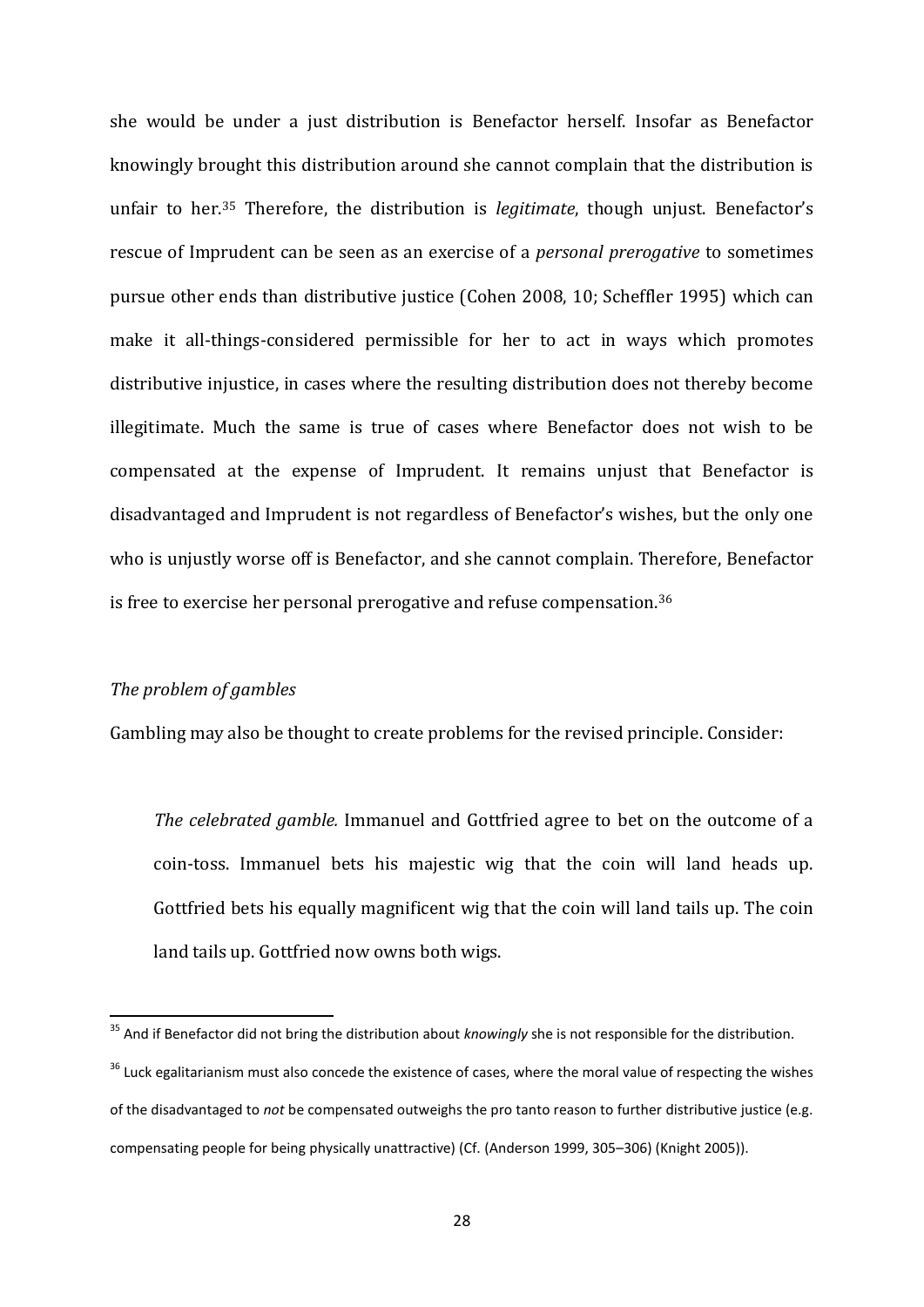The celebrated gamble does not create advantage. It only redistributes advantage from Immanuel to Gottfried. Even if it creates advantage, because Immanuel and Gottfried enjoy gambling, this would be an advantage, which Immanuel and Gottfried are equally responsible for creating. Either way the only just outcome of the gamble is for Gottfried and Immanuel to keep their original stakes according to the revised principle. Thus, the revised principle condemns the distribution resulting from the Celebrated Gamble as unjust, and as far as distributive justice is concerned the result of the gamble ought to be undone. Though some take this view of gambles (Eyal 2006, 14; Cohen 2011; Lippert-Rasmussen 2001; Knight 2013) others have suggested that this is implausible (Williams 2013).

However, it is highly questionable whether the value of distributive justice could ground an all-things-considered reason to undo the outcome of the *Celebrated Gamble*. For, having voluntarily agreed to the gamble, Immanuel has no just grievance against Gottfried on account of his lost wig. Furthermore, since the expected value for Immanuel and Gottfried was keeping their own wig, they must both have preferred '*facing the gamble to having its expected value'* (Lippert-Rasmussen 2001, 555). Thus, both would have been worse off if they could not have gambled, which is in practice the case when the results of gambles are undone. Therefore, the verdict that gambling creates distributive injustice does not imply that the results of gambles ought to be undone all-things-considered. In the absence of this implication, the verdict that gambling creates distributive injustice seems intuitive.

# *Is the revised principle properly action-guiding?*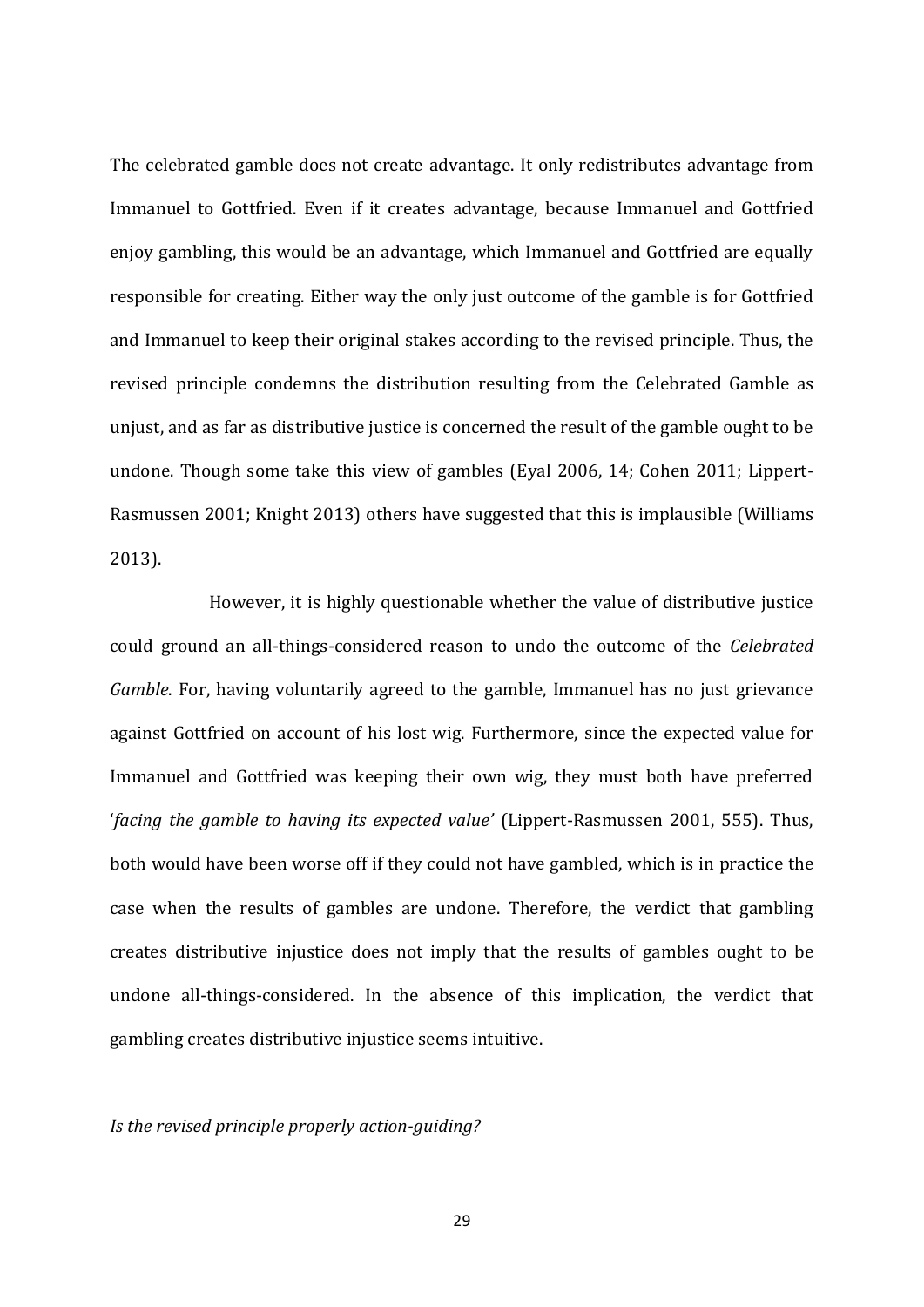The revised principle is action-guiding in the sense that it is a principle of distributive justice and there is a pro tanto reason to promote distributive justice. However, our discussion of *Imprudent* and *the celebrated gamble* revealed the existence of cases where the reason to promote distributive justice is not decisive. This explained away the *prima facie* counter-intuitive implications of the revised principle in those cases.

However, dodging the Scylla of counter-intuitive implications in this way may take us too close to the Charybdis of practical irrelevance. One might worry that the connection between the revised principle and decisive reasons for action becomes so loose that the principle fails to be properly action-guiding. After all neither the reason to compensate Benefactor against her will in *Imprudent* nor the reason to undo the results of *the celebrated gamble* was decisive.

If this objection is motivated by a general worry that luck egalitarianism fails to be properly action-guiding then our revision will not save luck egalitarianism. However, our proposed revision will not make luck egalitarianism *less* action-guiding either. The pro tanto reason to compensate Benefactor *is* a decisive reason for *offering*  compensation whenever there would have been a decisive reason to compensate someone who was like Benefactor in every way, except that she was not responsible for distributing the disadvantage to herself either according to standard luck egalitarianism. However, a decisive reason to offer compensation is not a decisive reason to *force*  Benefactor to take it. Any injustice this causes will only make Benefactor worse off and in those cases the value of respecting Benefactor's freedom outweighs the value of distributive justice. This is what does the work in *Imprudent*. This is also what does the work in *the celebrated gamble* though this may be less obvious. Since undoing the result of gambles would make the activity pointless Immanuel and Gottfried can be seen as having refused compensation *ex ante* by engaging in the activity.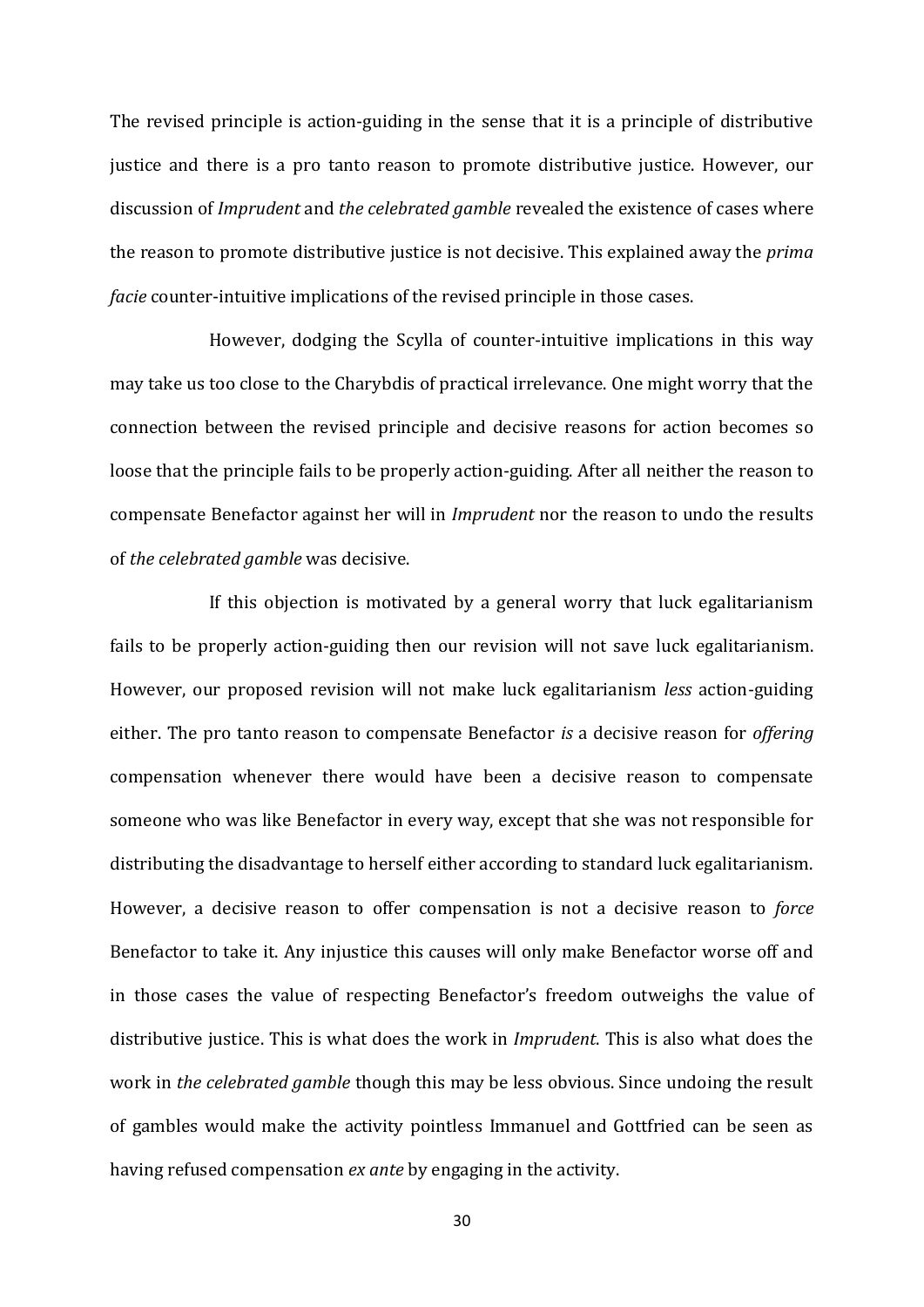Thus, our treatment of *Imprudent* and *the* c*elebrated gamble* does not indicate that the reason promote distributive justice is rarely decisive. There is normally a decisive reason to offer compensation to Benefactor, and in cases like *Brick* it seems plausible that Benefactor would rarely refuse compensation.

# **V. Conclusion**

In this paper we have argued that the reason it is counter-intuitive to deny compensation to those who are disadvantaged as a result of costly rescues, which prevent disadvantage to others, is that these people are not responsible for creating the disadvantage they incur, but only for distributing the disadvantage from others to themselves. Thus the problem posed by costly rescues reveals that standard luck egalitarianism overlooks a morally important distinction between responsibility for *creating* (dis)advantage and responsibility for *distributing* (dis)advantage, and that distributive justice should only be sensitive to responsibility for *creating*  (dis)advantages. In light of this we have proposed revising luck egalitarianism in the following manner:

*The revised principle.* A distribution is just if, and only if, people's comparable positions reflect nothing but their comparable responsibility for creating advantages and disadvantages.

The revised principle can offer compensation for disadvantages incurred as a result of costly rescues while remaining a responsibility-sensitive principle of distributive justice. We also believe to have shown that the revised principle offers such compensation on firmer ground than the competing alternatives.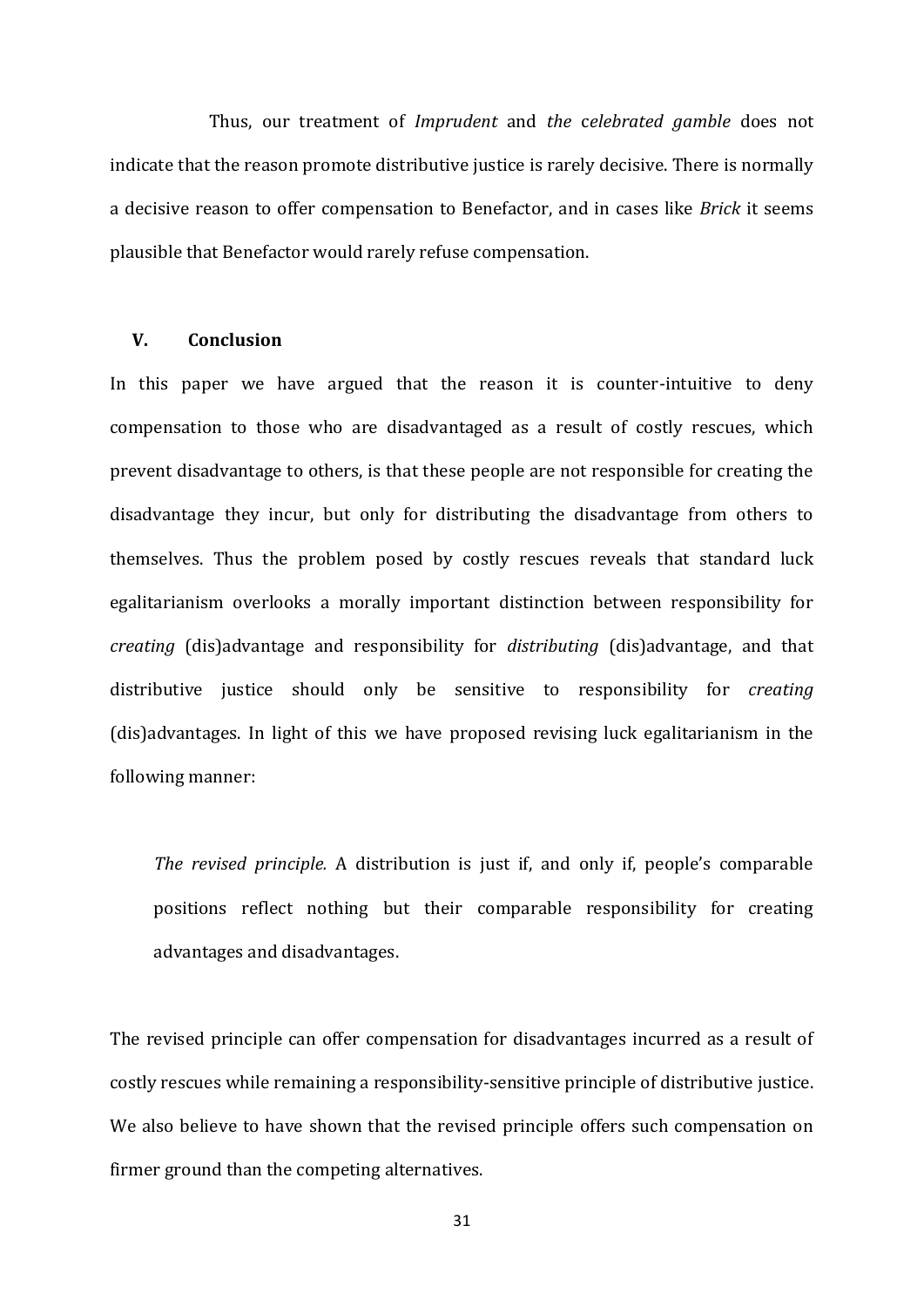Our proposed adjustment of luck egalitarianism has theoretical importance for two reasons. First, it raises the hitherto overlooked question of whether luck egalitarianism should hold agents responsible for distributing disadvantages, or whether luck egalitarianism should only hold agents responsible for creating disadvantages. Second, our proposed adjustment enables luck egalitarianism to give plausible answers to hard cases raised as objections against luck egalitarianism. Notably, it seems that the revised principle can meet Elizabeth Anderson's objection that luck egalitarianism abandons dependent caretakers (Anderson 1999, 300). Many of these dependent caretakers will be eligible for compensation, because their disadvantageous choices prevent disadvantage to others. Therefore, they do not create disadvantage, but only distribute it from others to themselves. Interestingly, the vulnerability of dependent caretakers is one of the criticisms against luck egalitarianism that luck egalitarians have been inclined to concede (Knight 2005, 59–62). We hope to have shown that such a concession is unnecessary, since luck egalitarianism contains the resources to meet this challenge.

The revision of luck egalitarianism which we have proposed in this paper has practical importance as well, since it enables luck egalitarianism to offer compensation to a number of people who prevent disadvantage to others at the risk of suffering a disadvantage themselves. From public servants occupying hazardous jobs for the greater good, like firefighters and police officers, to good Samaritans who help persons in need at their own expense, putting the wellbeing of others above their own. When these people are hurt in the line of duty, they deserve to be compensated. Fortunately, luck egalitarianism is well equipped to offer such compensation, *pace*  Anderson.

32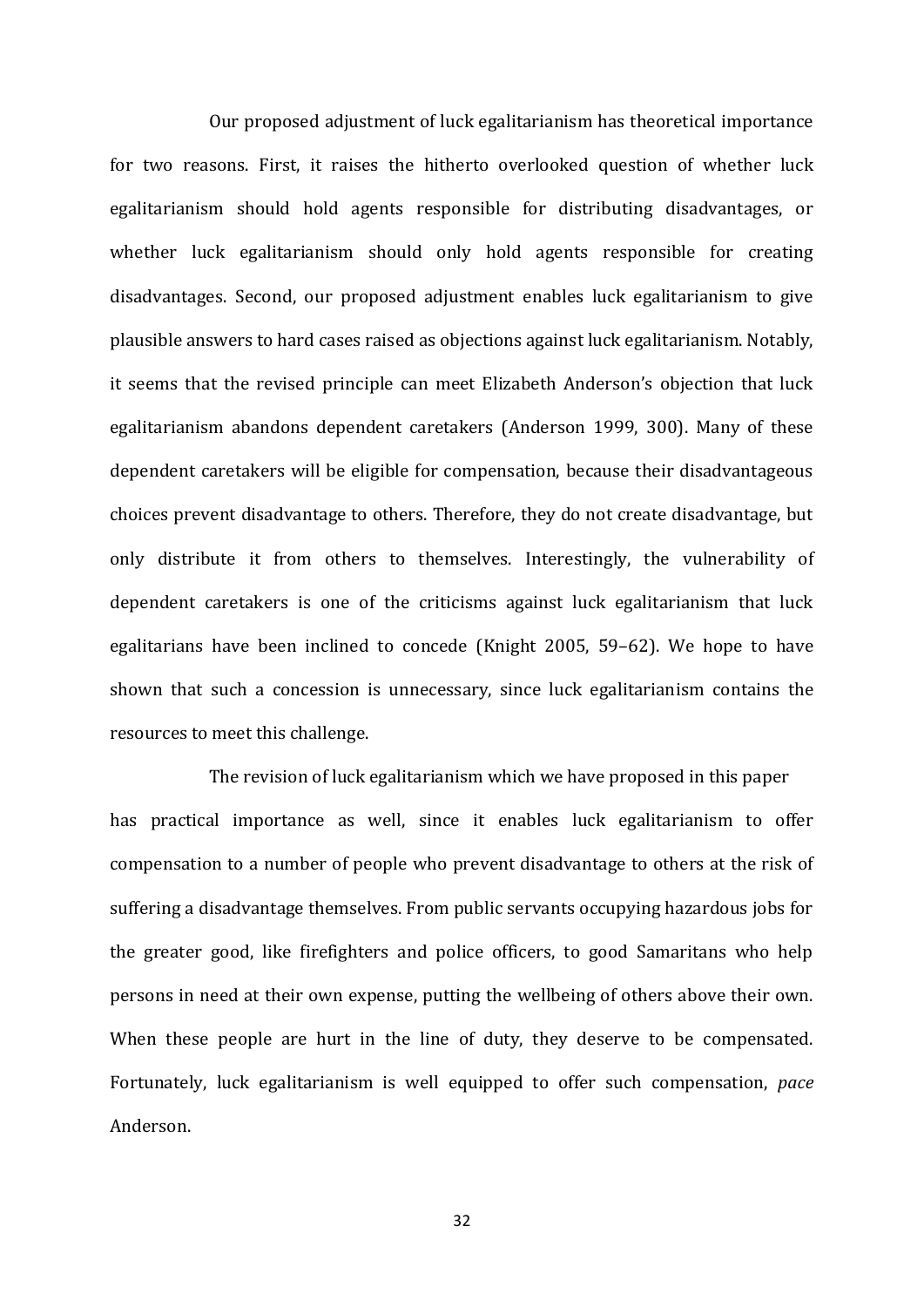# **Funding**

Part of the work on this article was conducted while Andreas Albertsen was funded by the Carlsberg Foundation (Grant Number: CF14-0896)

# **Acknowledgements**

This article has benefitted greatly from comments from a number of people at the 'What do we owe to future Generations?' workshop, in Aarhus, May 2014. We especially appreciate the comments from Hugh Lazenby, David V. Axelsen, Søren Midtgaard, Kasper Lippert-Rasmussen, Rasmus Sommer Hansen, Juliana Bidadanure and Tim Meijers. We would also like to express gratitude for thoughtful and elaborate comments received by two anonymous reviewers.

# **Conflict of interest**

None to declare

# **References**

- Albertsen, Andreas, and Sören Flinch Midtgaard. 2014. "Unjust Equalities." *Ethical Theory and Moral Practice* 17 (2): 335–46. doi:10.1007/s10677-013-9442-3.
- Anderson, Elizabeth S. 1999. "What Is the Point of Equality?" *Ethics* 109 (2): 287–337.
- ———. 2010. "The Fundamental Disagreement between Luck Egalitarians and Relational Egalitarians." *Canadian Journal of Philosophy* 40 (sup1): 1–23.
- Arneson, Richard J. 2011. "Luck Egalitarianism A Primer." In *Responsibility and Distributive Justice*, edited by Carl Knight and Zofia Stemplowska, 24–50. Oxford; New York: Oxford University Press.
- Bou-Habib, Paul. 2006. "Compulsory Insurance without Paternalism." *Utilitas* 18 (03): 243. doi:10.1017/S0953820806002020.
- Cohen, G. A. 1989. "On the Currency of Egalitarian Justice." *Ethics* 99 (4): 906–44.
- ———. 2004. "Expensive Tastes Ride Again." In *Dworkin and His Critics : With Replies by Dworkin*, edited by Justine Burley, 3–29. Oxford: Blackwell.
- ———. 2008. *Rescuing Justice and Equality*. Cambridge, Mass: Harvard University Press.
- ———. 2011. "Fairness and Legitimacy in Justice, and: Does Option Luck Ever Preserve Justice?" In *On the Currency of Egalitarian Justice, and Other Essays in Political Philosophy*, edited by Michael Otsuka, 124–43. Princeton, N.J: Princeton University Press.
- Dworkin, Ronald. 2002. *Sovereign Virtue: The Theory and Practice of Equality*. 4. print. Cambridge, Mass.: Harvard Univ. Press.